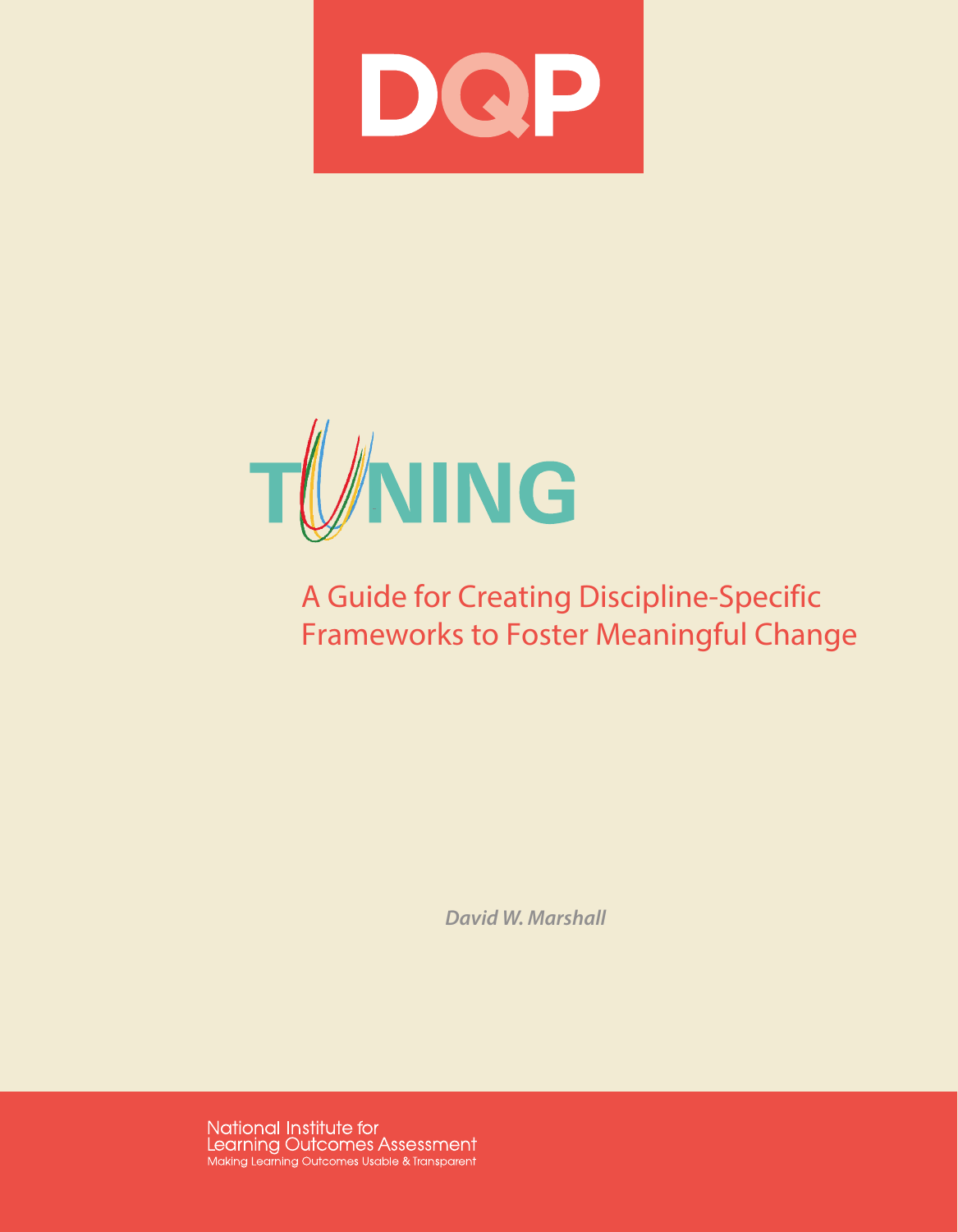# **Table of Contents**

**Introduction...3 Introduction...3 Tuning: An Overview...4 Tuning: An Overview...4 Meaningful Engagement in the Process...11 Tuning Methodology...5 Challenges in the Process...20 Meaningful Engagement in the Process...12 References...29 Challenges in the Process...23 Final Thoughts...31 References...33 Appendix A: Tuning Projects in the United States...34**

# **NILOA Mission**

The National Institute for Learning Outcomes Assessment's (NILOA) primary objective is to discover and disseminate the ways that academic programs and institutions can productively use assessment data internally to inform and strengthen undergraduate education, and externally to communicate with policy makers, families, and other stakeholders.

Please cite as:

Marshall, D. W. (2017, April). *Tuning: A guide for creating discipline-specific frameworks to foster meaningful change*. Urbana, IL: University of Illinois and Indiana University, National Institute for Learning Outcomes Assessment (NILOA).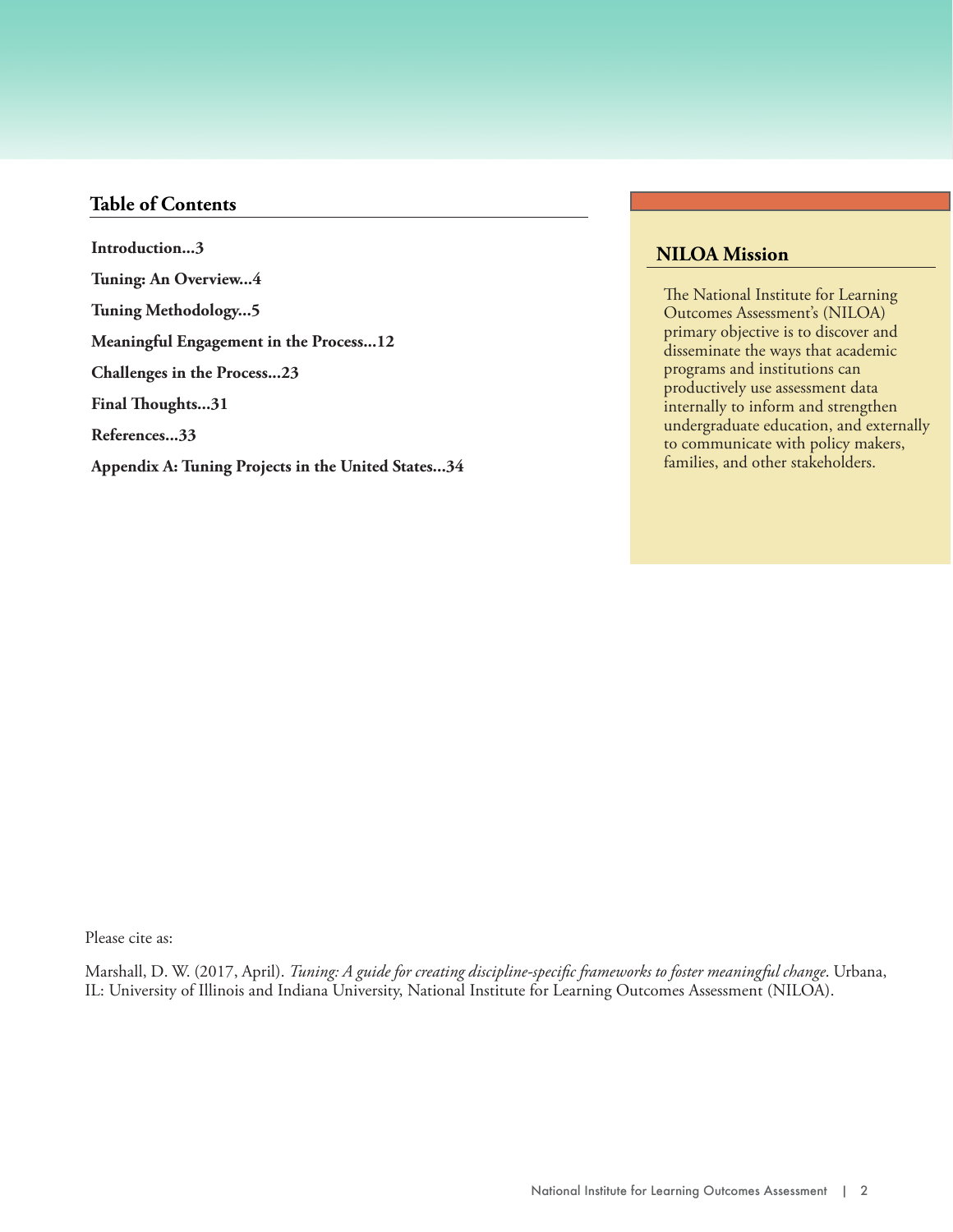# **Tuning: A Guide for Creating Discipline-Specific Frameworks to Foster Meaningful Change**

# David W. Marshall

#### **Introduction**

Tuning, as a methodology, implies a philosophy of curriculum design, pedagogy, and assignment design. It implies that successful study in a discipline depends on intentional construction of learning experiences for students. Intentional construction of learning experiences requires an understanding of the learning goals set forth by faculty for students, one that is shared by colleagues and with the students themselves. This philosophy foregrounds transparency. It also promotes an intentional approach to teaching that remains cognizant of the fact that, even if faculty are solitary in their instructional roles, teaching is inherently collaborative.

Tuning's methodology functions as a collaborative endeavor that engages colleagues from multiple institutions in an effort to identify what learning they hold in common. Rather than imposing educational expectations on departments, Tuning has more typically made explicit that which experts in a field already agree to be essential to learning in the discipline. That consensus tends to carry forward into the work done on local campuses, though variation occurs. Recognizing that consensus and acting intentionally to construct coherent learning experiences depends on ongoing and recursive efforts to remain explicit about what a program does and why, such ongoing activity requires returning to questions of purpose, approach, and impact. To date, where programs have undertaken such work in response to the learning frameworks produced through Tuning, the impact has been significant and productive for faculty, staff, and students.

The end result of a Tuning initiative is a cluster of resources that can be utilized by departments and faculty for their own individual ends. Primary among these resources is the discipline core, identifying the nature of the discipline and the outcomes essential to student learning in it. One might think of the discipline core as a discipline-specific version of the Degree Qualifications Profile (DQP) which details essential learning shared by all disciplines and represents the sum total of learning represented by a degree (Lumina Foundation, 2014). A variety of other documents have taken up meaningful strategies for engaging with degree frameworks, including the *Roadmap to Enhanced Student Learning* (Jankowski & Marshall, 2014) and a report on the process of meaningful engagement with the DQP (Jankowski & Giffin, 2016). In addition, the forthcoming book *Degrees that Matter* (Jankowski & Marshall, 2017) offers extended discussions of ways to utilize degree frameworks to strengthen both faculty and student learning.

This report draws on a variety of sources to present observations on the different ways in which states, consortia, and disciplinary associations have used Tuning, as a flexible methodology, to work towards the production of discipline-specific learning frameworks.

*Conducting assessment in Tuning, as a methodology, a manner that takes into implies a philosophy of consideration the various curriculum design, pedagogy, needs of different student and assignment design. It populations is a responsibility implies that successful study in a of higher education. discipline depends on intentional construction of learning experiences for students.*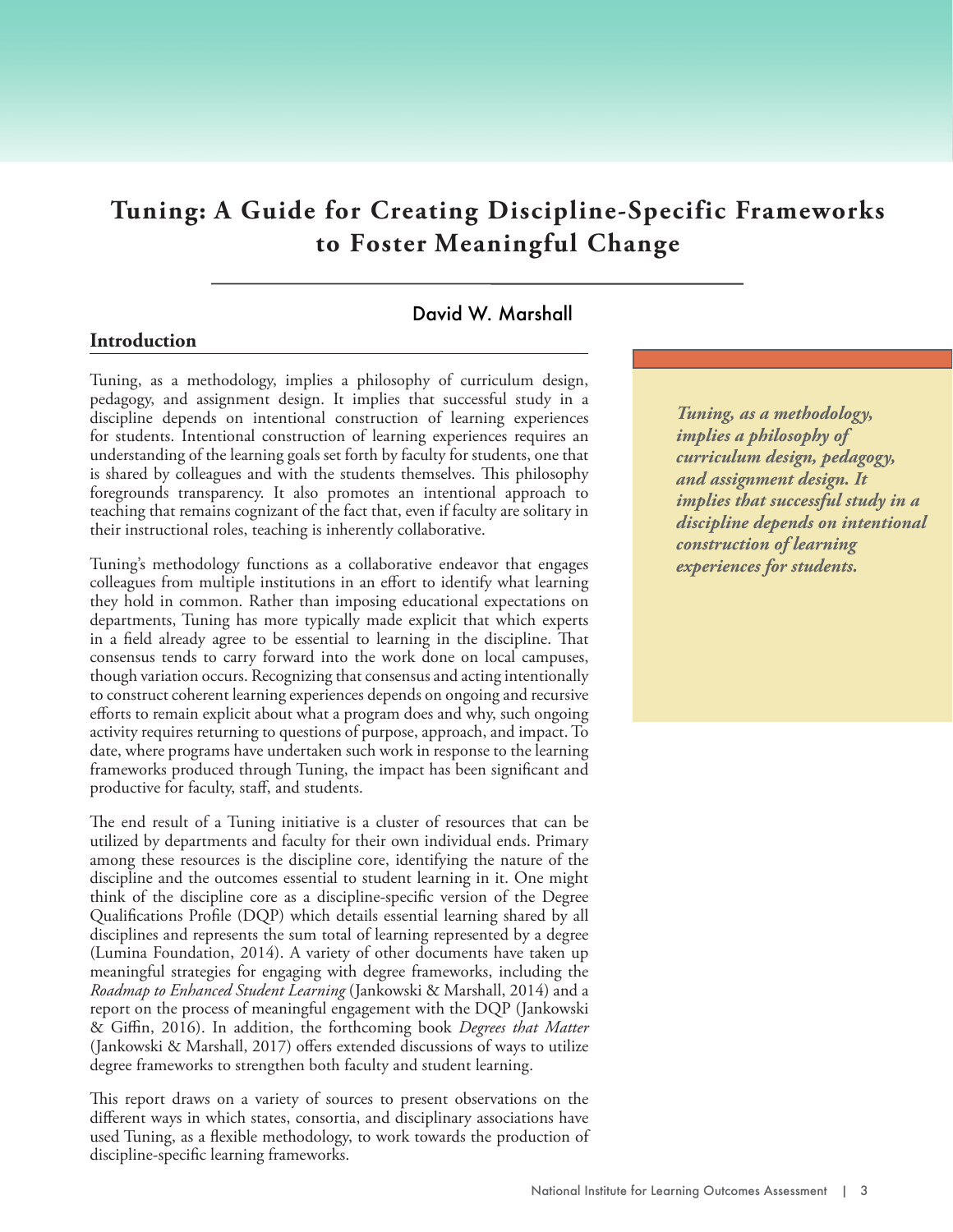These sources include:

• internal documents drafted by Lumina Foundation as they developed their thinking around Tuning as a foundation strategy for strengthening student success;

• resources produced by the Institute for Evidence-Based Change (IEBC), Lumina Foundation's technical partner for five of the funded initiatives;

• reports, written by the different state offices and sponsoring organizations, that describe and reflect on the processes undertaken;

• documents, produced in the different initiatives, that explain the goals and ways of participating in the work of Tuning; and

• the experience of David W. Marshall, who, with other IEBC staff, debriefed leaders of the pilot projects, engaged in ongoing observation of the Texas initiatives, and facilitated each of the other Tuning initiatives in the U.S. Please see Appendix A for a list of the different Tuning initiatives.

# **Tuning: An Overview**

Tuning is a faculty-driven practice that formally emerged within Europe in response to higher education regulation following the Bologna Accords and the creation of the European Higher Education Area (EHEA). A central concern of the Bologna Process was resolving credential and course equivalency differences among higher education institutions across Europe in hopes of supporting academic mobility for students. In response to this concern, European faculty initiated Tuning, which involves faculty coming together to define core competencies expected of students studying a particular discipline. Tuning establishes a consensus understanding of the learning essential to a discipline. The common understanding enables students to articulate their higher education learning to various institutions and employers across the EHEA. Tuning gained attention in the United States in 2008-09 as goals were set to increase the rate of degree and credential attainment in the U.S.

Tuning provides a structured but highly flexible approach to defining the learning deemed essential to a discipline and to identifying the benefits of a discipline-specific degree. Tuning offers colleagues at diverse institutions an opportunity to think about and discuss the central knowledge, concepts, and skills their disciplines provide students within the major. Ultimately the clarification of disciplinary learning profiles provides transparency about the learning expectations within the discipline. As in its European origins, Tuning in the U.S. context does not attempt to assert standardization of learning. Rather, as pointed out in a report from the Institute for Evidence-Based Change (2013), Tuning facilitates shared understanding among faculty members within a discipline "without compromising the distinctiveness and particular emphases of a given department's presentation of [a] major" (p. 2). As such, Tuning operates as an opportunity for faculty members as a community to refine their understanding of a discipline without restricting the pedagogy and curricular choices of their unique departments.

*Conducting assessment in Tuning is a faculty-driven a manner that takes into practice that formally emerged consideration the various within Europe in response to*   $$ *populations is a responsibility following the Bologna Accords of higher education. and the creation of the European Higher Education Area (EHEA).*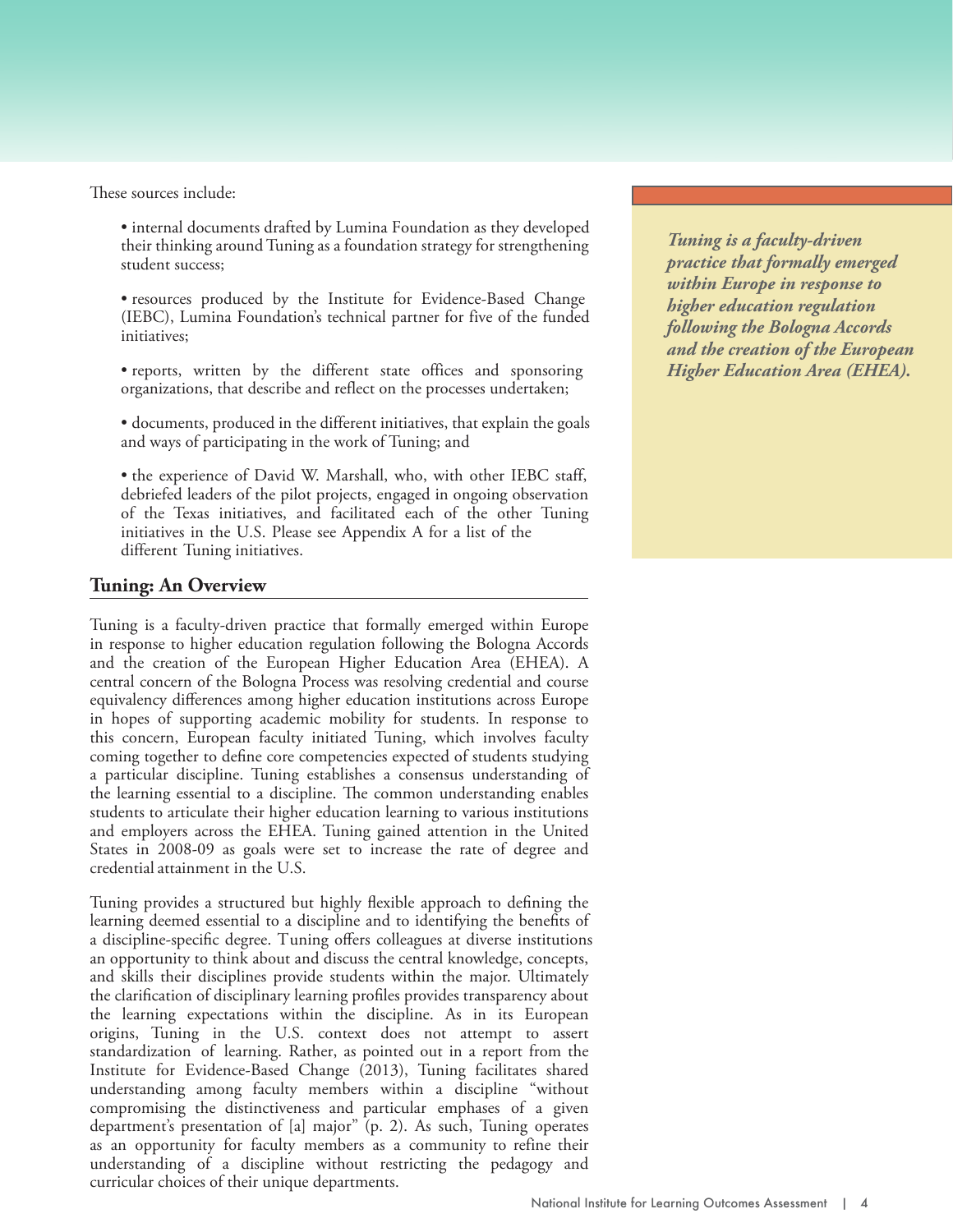The clarification of degrees and the learning they represent motivated the initial explorations of Tuning by Lumina Foundation. As explained in a foundation rationale document, "With Tuning, students, employers, policymakers and the general public know what a degree in that field means, and why it represents learning in that particular field" (Lumina Foundation, n.d., p. 2). That clarity emerges from the production of disciplinary degree frameworks, which list learning competencies and outcomes agreed to be essential to a discipline and organized by degree level, and which provide reference points for programs reflecting on their own outcomes. Disciplinary degree frameworks were seen to provide a strategy for establishing a "common language" that could "be understood by faculty and administrators at the various colleges, as well as—and this is critically important—by students, employers and the general public" (Lumina Foundation, n.d., p. 2).

That shared understanding of degrees stood to create common points of connection among degrees and, more largely, help to address problems confronted by U.S. higher education. Policy makers (and the public more largely) have increasingly raised concerns about the quality and value of degrees beyond the institution. Questions have persisted among employers about the applicability of learning beyond the institution. More fundamentally, students have often struggled to navigate disjointed curricula in which learning expectations have not been transparent. With an eye to this larger national context, Tuning was perceived as having potential not just to elucidate the stages of post-secondary education and the relationships among courses for students (particularly those from under-represented groups), but to clarify both what students can do for employers and what policy makers are funding and why. This potential derives from Tuning's inclusion of a broad base of stakeholders in the process of developing disciplinary degree frameworks.

# **Tuning Methodology**

Tuning is a flexible methodology for identifying learning within a discipline as well as the different possible applications of that learning both within and beyond the discipline. Five different types of activity comprise this methodology. As described by IEBC (2012), the five activities are:

# *Define a Discipline Core*

Definition of a discipline core constitutes the heart of Tuning. A discipline core consists of four components. The first is a discipline profile, which "contextualizes the learning students do" by describing the field and its areas of study as well as the various approaches taken to the field and the sub-fields that are still emerging. The second, a core concepts template, lists the essential knowledge, ideas, and skills inherent to a discipline. The third, disciplinespecific competencies, are constituted as more complex combinations of the various categories of learning comprised of knowledge, ideas, and skills in the discipline. The last are degree-level learning outcomes that describe the ways students demonstrate their learning of the competencies.

As may be apparent, the four components suggest a process in themselves. Faculty begin by describing the nature of the discipline, on what it focuses and

*Tuning is a flexible methodology for identifying learning within a discipline as well as the different possible applications of that learning both within and beyond the discipline.*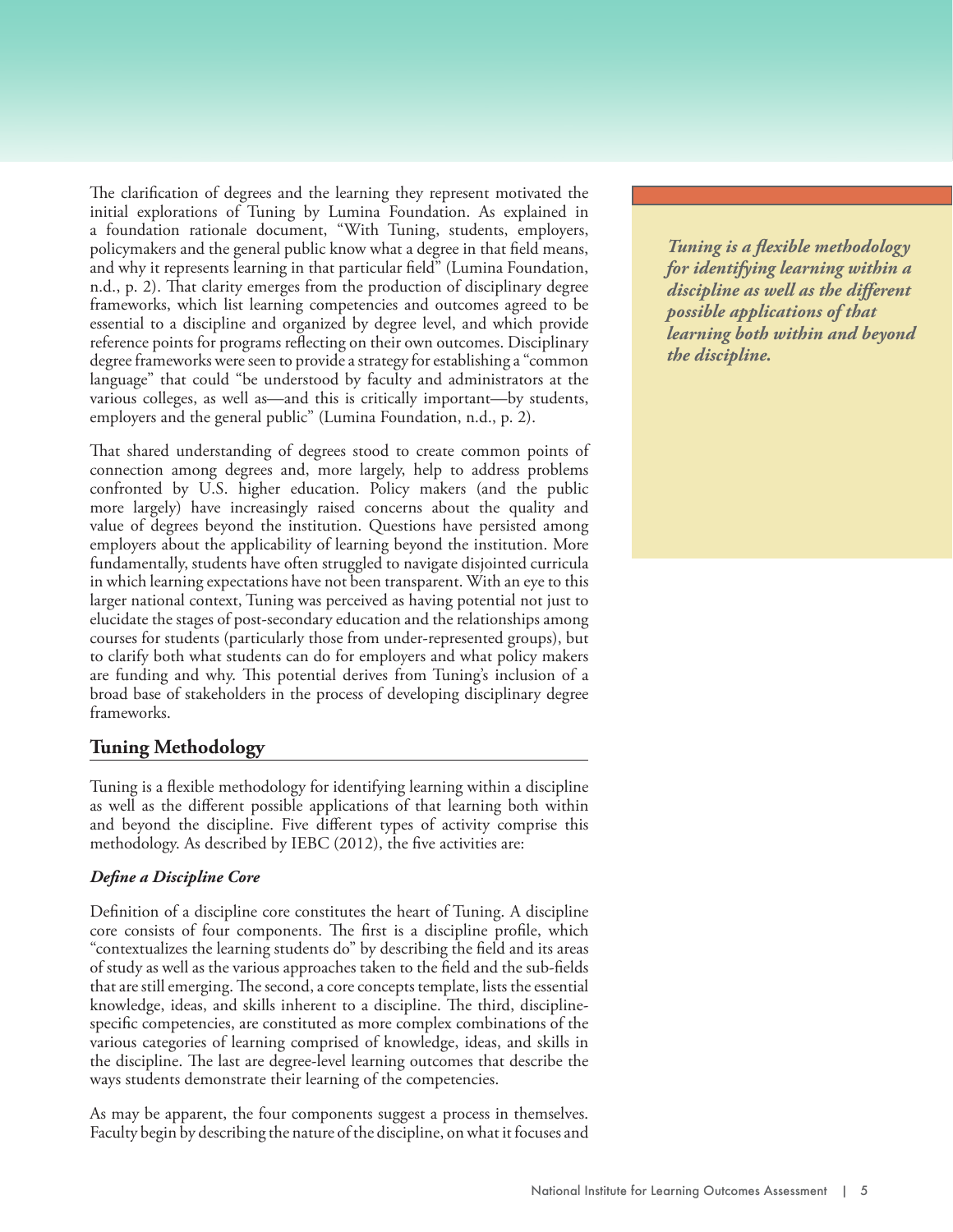how it undertakes study, and considers what, when, and how students learn in the discipline. In practice, faculty groups defining a discipline core often found the idea of "competencies" confusing and struggled to differentiate them from degree-level outcomes. In some cases, such as the discipline core produced by the American Historical Association (AHA), competencies served as organizing labels for outcome areas rather than descriptions such as those described in the resources developed to support Tuning initiatives.<sup>1</sup> In other cases, competencies were eschewed altogether.

#### *Map Career Pathways*

Mapping career pathways emerged as a distinctive element of Tuning in the United States in response to public concerns about the relevance of degrees. Undertaking career mapping aims to provide students with a clearer understanding of the different options opened to them by particular disciplines while, simultaneously, equipping faculty in disciplines less clearly aligned to particular career fields with a better understanding of how students can apply their learning in the workplace. Mapping career pathways has occurred at two levels in Tuning initiatives. First, some faculty work groups have elected to consider the various sectors in which students work post-graduation.

*The manner in which students Conducting assessment in Undertaking career mapping demonstrate learning is a manner that takes into aims to provide students with irrelevent when student consideration the various a clearer understanding of the different options opened to same learning outcomes and populations is a responsibility them by particular disciplines while, simultaneously, equipping faculty in disciplines less clearly aligned to particular career fields with a better understanding of how students can apply their learning in the workplace.*



Figure 1. Career Pathways Map Example.

To view the AHA History Tuning Project: 2016 History Discipline Core, se[e https://www.historians.](https://www.historians.org/teaching-and-learning/tuning-the-history-discipline/2016-history-discipline-core) [org/teaching-and-learning/tuning-the-history-discipline/2016-history-discipline-core](https://www.historians.org/teaching-and-learning/tuning-the-history-discipline/2016-history-discipline-core)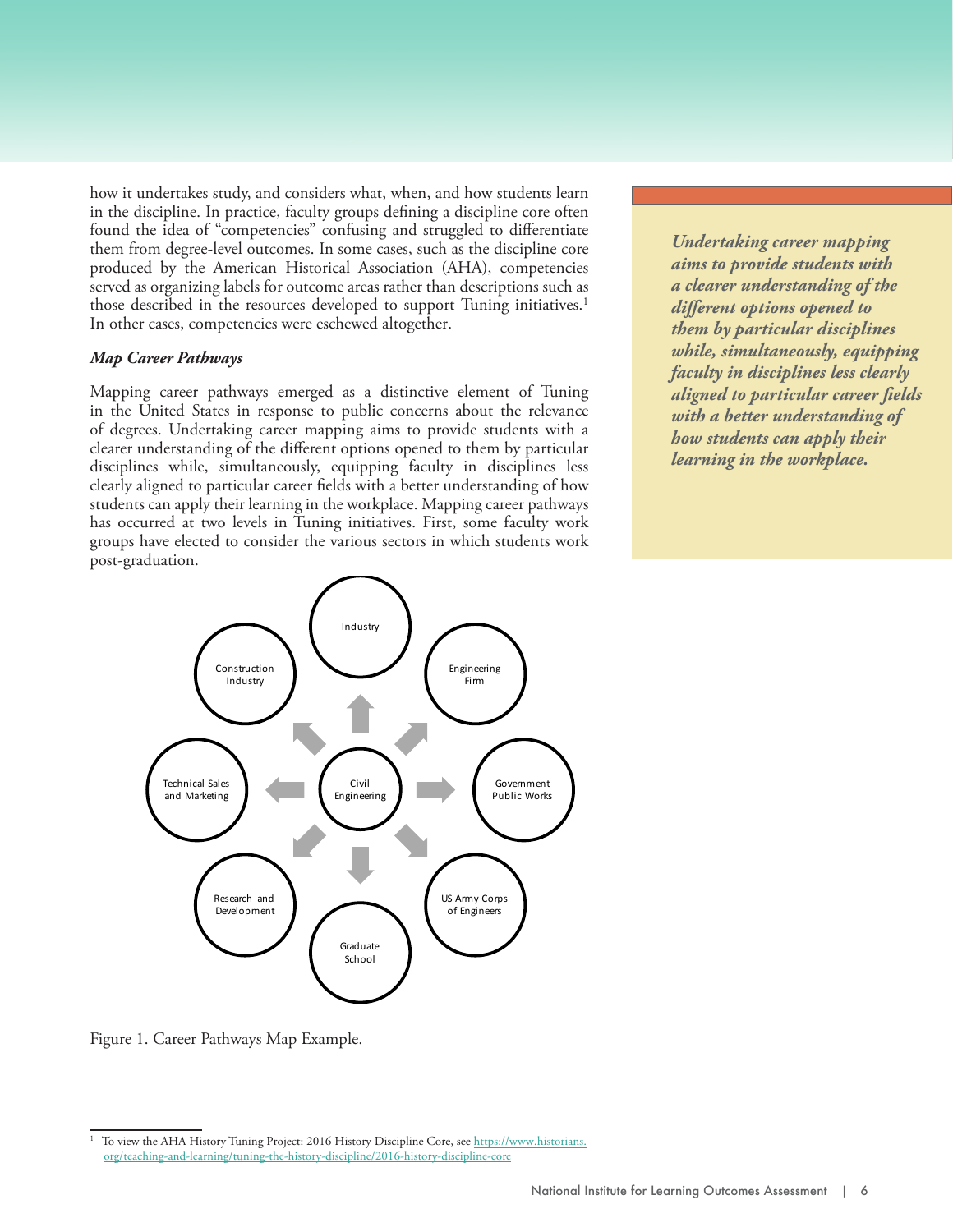Engineering faculty in Texas (Figure 1), for example, produced a figure that indicates different areas of public, private, and governmental employment in which civil engineers find careers. Alternatively, some working groups have thought more locally about specific employers who frequently hire graduates in a particular discipline. The latter approach often depends on consultation with local chambers of commerce, employers, and alumni.

#### *Consult Stakeholders*

Efforts to consult stakeholders are motivated by a two-fold purpose. First, consulting stakeholders beyond faculty colleagues can provide the Tuning work group a broader understanding of student learning experiences and the uses of their learning post-graduation. Second, consultation enables the faculty working on Tuning to communicate the domain, focus, and applicability of study in a discipline to students, campus personnel, parents, and employers. Taken as a whole, consultation with stakeholders fosters increased communication that can yield a more dynamic, responsive relationship among the various groups and individuals interacting with (and as) students. Consultation of stakeholders in these ways acknowledges the complex landscape in which higher education is situated and creates opportunities not just for increased awareness of that complexity, but also potential for collaboration and support. Groups to consult might include alumni, advising staff, librarians, career center staff, employers, graduate programs, students and colleagues from other institutions.

#### *Hone Core Competencies and Outcomes*

Tuning presumes a recursive approach to work on the definition of a discipline's student learning. Faculty work groups collaborate amongst themselves and in consultation with others. Consultation yields insights and ideas that can be turned back towards the discipline core document. Honing of the core competencies and learning outcomes also results from trials of various ideas that arise in the faculty work groups and are "tried out" back in home departments, as indicated in Figure 2. The result is a revision of the discipline core that reflects the broader information accumulated through consultation and experimentation with the idea in context. Often, this has taken the form of faculty workgroup members providing updates on individually conducted work to the rest of the team through email and at the outset of meetings.

*While learning may happen anywhere and learners may need different lenghts consideration the various fosters increased communication that can yield a more dynamic, process, there is still the issue populations is a responsibility responsive relationship of who gets to validate that of higher education. among the various groups and individuals interacting with demonstrations of learning are (and as) students.Conducting assessment in a manner that takes into Consultation with stakeholders*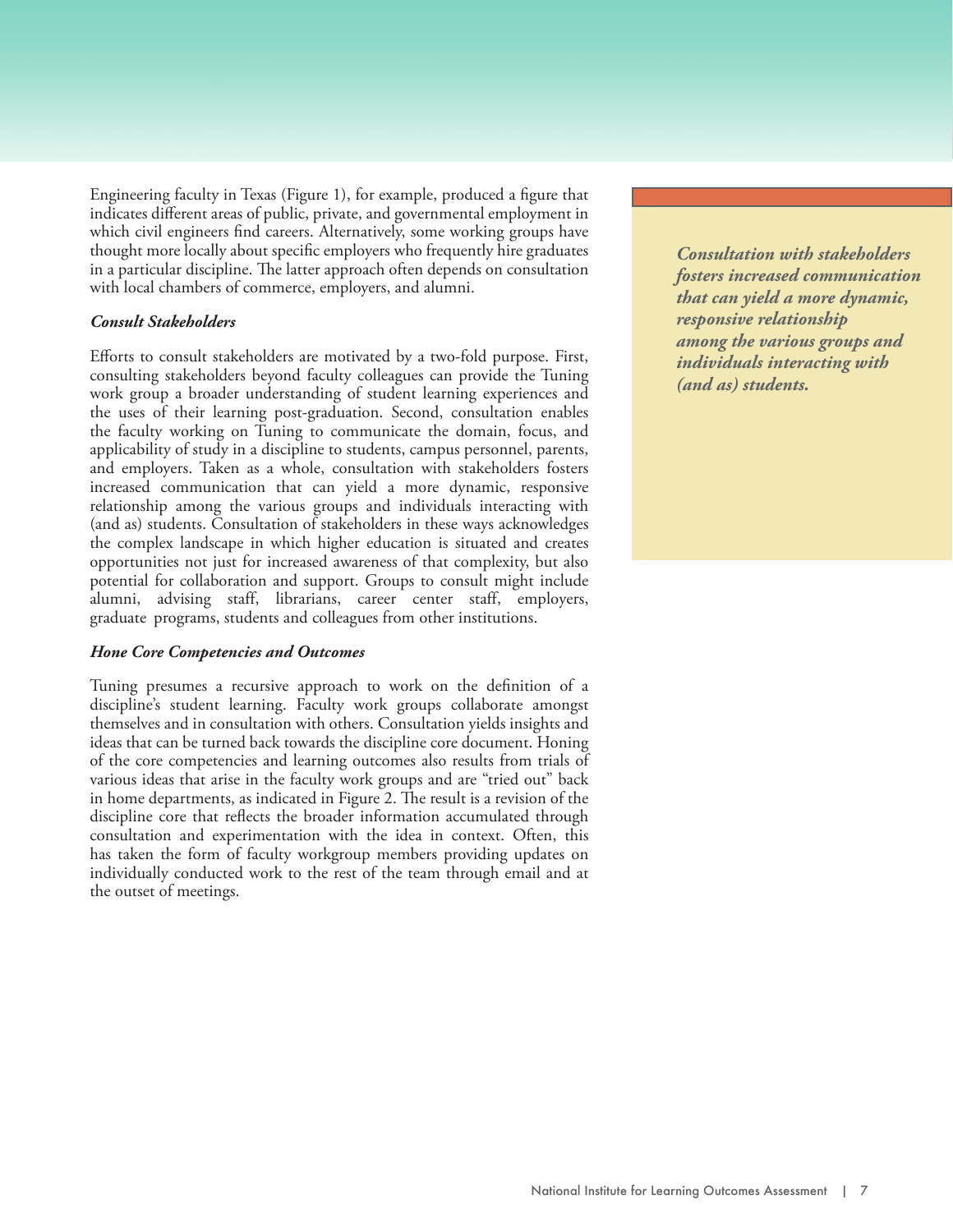

Figure 2. Recursive Nature of Honing the Discipline Core.

# *Implement the Discipline Core Locally*

Local implementation of the discipline core document produced in Tuning comes down to a question of use: how does one use the set of competencies and outcomes within a department? As noted above, these documents offer a disciplinary degree framework describing what learning constitutes an education in a particular discipline at benchmark degree levels. Much like the Degree Qualifications Framework, the discipline core document produced in Tuning offers a tool for critical reflection about existing program-level outcomes, curriculum, pedagogies, and assignments among faculty within a specific department. The framework is not, therefore, intended to be prescriptive or represent required curricular expectations for a department and its faculty. Rather, it is intended to be a resource for creating more intentionally-designed and executed disciplinary degree programs within a specific institution.

Because programs nearly always have existing program-level outcomes, mapping, as a process of reflection on how the program addresses (or not) the tuned competencies and outcomes, often emerges as the means of beginning to engage with the discipline core document. In this context, a program's faculty describe the degree to which their existing program-level outcomes reflect the tuned outcomes and determine why they might differ. In other words, program faculty make explicit the reasons for the shape of their own program. Sometimes that process reveals particular strengths of the program. Other times the process uncovers underlying assumptions that may not hold about the shape and structure of a program. In those instances, program faculty are then better positioned to address problems collectively, because they form a shared understanding of the problems that may exist.

In short, mapping becomes a means of helping a faculty responsible for a program "get on the same page" about their shared program. Mapping in Tuning, therefore, resembles the kinds of reflective mapping practices that have been observed in work with the DQP, suggesting that once a framework has been established, whether it be general (as with the DQP)

*The framework is not intended component involves assuring a manner that takes into to be prescriptive or represent that the assessment process*— *consideration the various required curricular expectations beginning with student needs of different student for a department and its faculty. learning outcome statements populations is a responsibility Rather, it is intended to be and ending with improvements of higher education. a resource for creating more in student learning*—*is intentionally-designed and mindful of student differences executed disciplinary degree and employs assessment programs within a specific methods appropriate for institution.*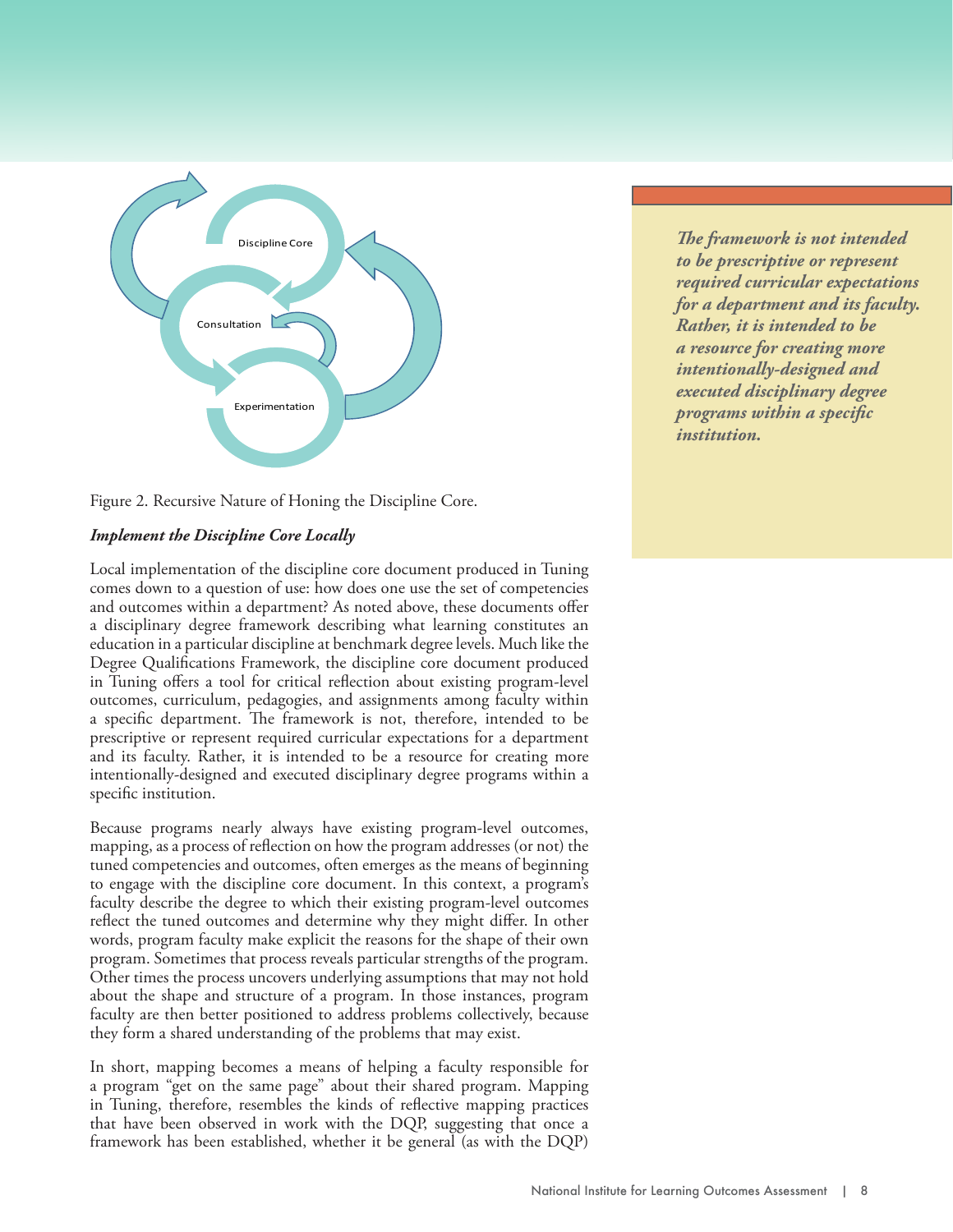or discipline specific (as in "tuned" discipline core documents), the processes for implementing them at the local level are largely similar. The National Communication Association's materials for meaningful engagement with the Learning Outcomes in Communication, for example, offer strategies akin to those found in *Using the Degree Qualifications Profile* and *Roadmap to Enhanced Student Learning*, including mapping as collaborative and using mapping to explore connections between curriculum and co-curriculum.<sup>2</sup> These kinds of activities share a common goal of reflecting on strategies for fostering student learning in individual programs with attentiveness to the specific contexts of those programs.

In Tuning projects, the increased, shared awareness of the program's shape, rationale, and goals has been described in a Degree Specification (Figure 3). Degree Specifications have typically included five areas of description: the purpose of the degree; characteristics of the degree program; career pathways arising from study in the degree program; the style of education employed in the degree program; and the program's competencies and degree-level outcomes. Degree specifications were developed by individual departments represented in several of the Tuning initiatives, including in Kentucky, the Midwest Higher Education Compact (MHEC), and the American Historical Association. For a variety of samples of institution specific degree specification profiles see [https://www.historians.org/teaching-and-learning/teaching](https://www.historians.org/teaching-and-learning/teaching-resources-for-historians/resources-for-tuning-the-history-discipline/degree-specification-profiles)[resources-for-historians/resources-for-tuning-the-history-discipline/degree](https://www.historians.org/teaching-and-learning/teaching-resources-for-historians/resources-for-tuning-the-history-discipline/degree-specification-profiles)[specification-profiles.](https://www.historians.org/teaching-and-learning/teaching-resources-for-historians/resources-for-tuning-the-history-discipline/degree-specification-profiles) Review of degree specifications indicates a shared, common understanding of study in the disciplines represented in these initiatives (a key goal of Tuning), but reveals a wide variety of approaches to that study. Degree specifications, thus, become tools for explicating the unique approach to learning that different programs in the same discipline offer.

In Tuning projects, the increased, *processes can help reinforce a manner that takes into shared awareness of the a sense of belonging or add consideration the various program's shape, rationale, and to students' belief that they needs of different student goals has been described in a do not belong because their populations is a responsibility Degree Specification.*

<sup>2</sup> https://www.natcom.org/learning-outcomes-communication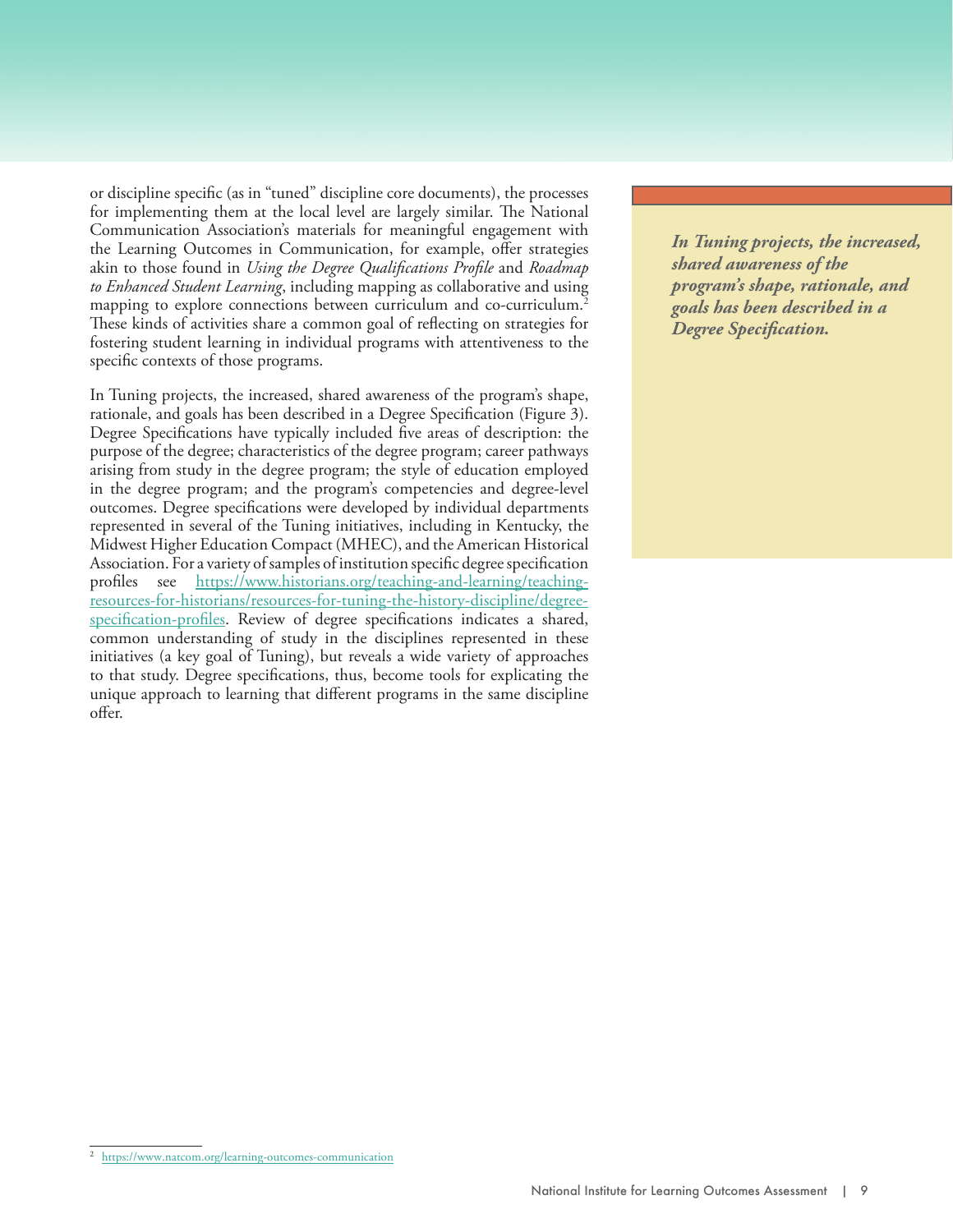# Institution Name & Department Degree Name

| Purpose                               | This field can be used to provide a succinct statement of a<br>department's philosophy as it relates to the specific degree<br>level. The field might begin with a more general statement<br>about the nature and purpose of the degree.                                                                  |
|---------------------------------------|-----------------------------------------------------------------------------------------------------------------------------------------------------------------------------------------------------------------------------------------------------------------------------------------------------------|
|                                       |                                                                                                                                                                                                                                                                                                           |
| <b>Characteristics</b>                | This field can highlight the distinctive features of the<br>degree track, including disciplines and featured subject<br>areas, general and specific focuses, etc.                                                                                                                                         |
|                                       |                                                                                                                                                                                                                                                                                                           |
| Career Pathways                       | This field identifies possible destinations of the degree<br>program's graduates.                                                                                                                                                                                                                         |
|                                       |                                                                                                                                                                                                                                                                                                           |
| <b>Education Style</b>                | This field identifies the department's particular learning/<br>teaching approaches, such as lectures, small seminars,<br>and labs, and describe the assessment methods used by<br>the department, such as discursive tests, analytical papers,<br>culminating research projects, and comprehensive exams. |
|                                       |                                                                                                                                                                                                                                                                                                           |
| Program<br>Competencies &<br>Outcomes | This field lists the program-level learning outcomes,<br>organized by competency area, that were developed by<br>the Tuning work group. It should also include additional<br>competencies and their relevant learning outcomes in<br>addition to those developed by the Tuning work group.                |

Figure 3. Basic Elements of a Degree Specification.

Some Tuning initiatives conceived of these different activities as a set of linear "steps," and early resources provided by IEBC described them as such, but in actual practice, Tuning initiatives have rarely followed a linear process. Organizations engaging in Tuning have nearly always found that the methodology is a recursive one. As one participant in both the Utah Tuning work and the AHA initiative put it, "Tuning is messy." Faculty work groups have often worked in multiple pieces of the methodology simultaneously. For example, while faculty in the National Communications Association (NCA) began with work to define a discipline core, participants were in constant consultation with their home departments and colleagues elsewhere regarding the work. While efforts were made to consult more broadly, the association staff were working on a revision of a publication regarding employment in the discipline. NCA's approach to addressing different elements of the methodology through shared responsibility and concurrent effort illustrate the way in which Tuning processes tend to work in multiple parts of the methodology simultaneously in a process of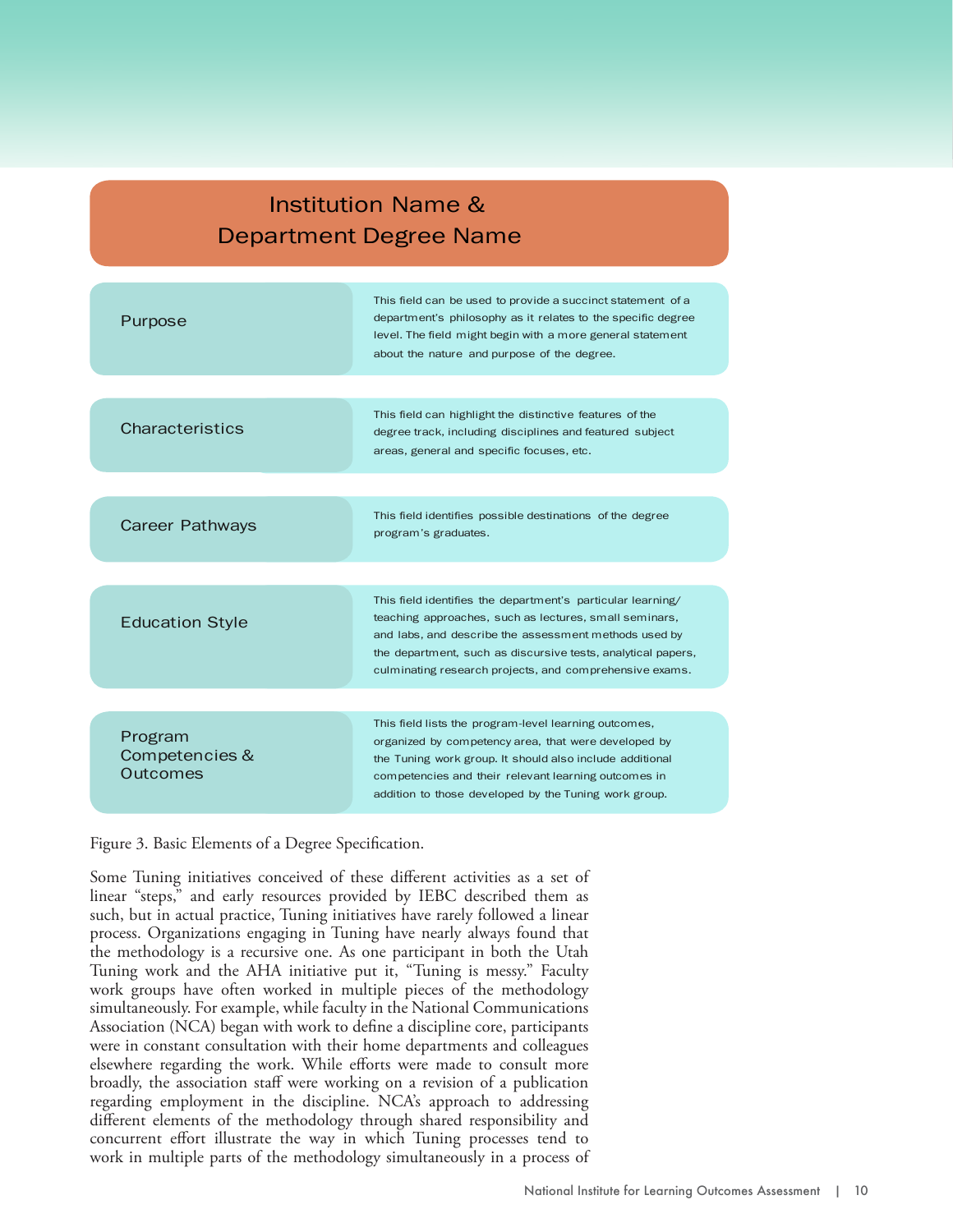gathering information, informing work, experimenting with ideas, and revising documents.

The same is true of the work by the American Historical Association, who began by defining a beta version of the discipline core document. This was turned over to a larger group, who suggested revisions and who then charted their own individual priorities regarding work within their programs, consulting with their own local stakeholders, or mapping local career pathways. In the state-based initiatives, faculty participants were in constant consultation with colleagues in their home departments as the discipline core was constructed, and, in the case of Kentucky and Texas, state offices ran surveys of employers who prioritized general competencies while faculty groups worked through disciplinary competencies and outcomes.

These examples underscore the degree to which engaging in the methodology offered by Tuning typically operates through a process of broad conversations with different groups. Questions revolve around how a discipline is best understood, the kinds of learning it fosters, and the opportunities for applying it in diverse contexts. Working from an inquiry-driven stance, however, requires the more flexible, recursive approach to Tuning. Rather than the process consisting of clear, straightforward steps that led faculty to agreedupon understandings, there are focal points of activity that constituents address with different intensities and at different times depending on their unique situations, all in the hopes of defining the meaning of student learning within a discipline. Indeed, Tuning is more messy than neat, but the recursive visiting and revisiting of activities, always bringing new insights to bear, yields descriptions of discipline-specific learning and applications of that learning that have consistently enabled innovative approaches in individual departments.

#### **Two Models of Tuning**

As the above-mentioned examples imply, Tuning initiatives have fallen into two broad models: state-based and national-disciplinary association sponsored (see Appendix A for a brief description of the U.S. Tuning initiatives). While the MHEC deviated from the single-state model by drawing multiple states together, it unfolded largely as did the individual state-sponsored examples. The motivation for these two distinct models have differed markedly. Statesponsored initiatives have often been driven by interests in strengthening processes of transfer and articulation of degrees in addition to the more general concerns discussed among motivations behind the introduction to Tuning. As such, this model of initiative has been organized by state higher education coordinating boards or state chief academic officers. Work groups have been comprised of faculty recruited from (primarily) public two- and four-year institutions and have often met monthly or bi-monthly.

The two national disciplinary associations that have undertaken Tuning, AHA and NCA, have done so in the interest of deepening thinking about teaching and learning in their disciplines. The impetus for doing so has roots in the political climate around higher education over recent years. With questions about the value of degrees and concerns about the rising costs of post-secondary education, both AHA and NCA turned to Tuning as a means by which to foster critical reflection on not just what learning defines

*Rather than the process consisting of clear, straightforward steps that led faculty to agreed upon understandings, there are focal points of activity that constituents address with different intensities and at different times depending on their unique situations, all in the hopes of defining the meaning of student learning within a discipline.*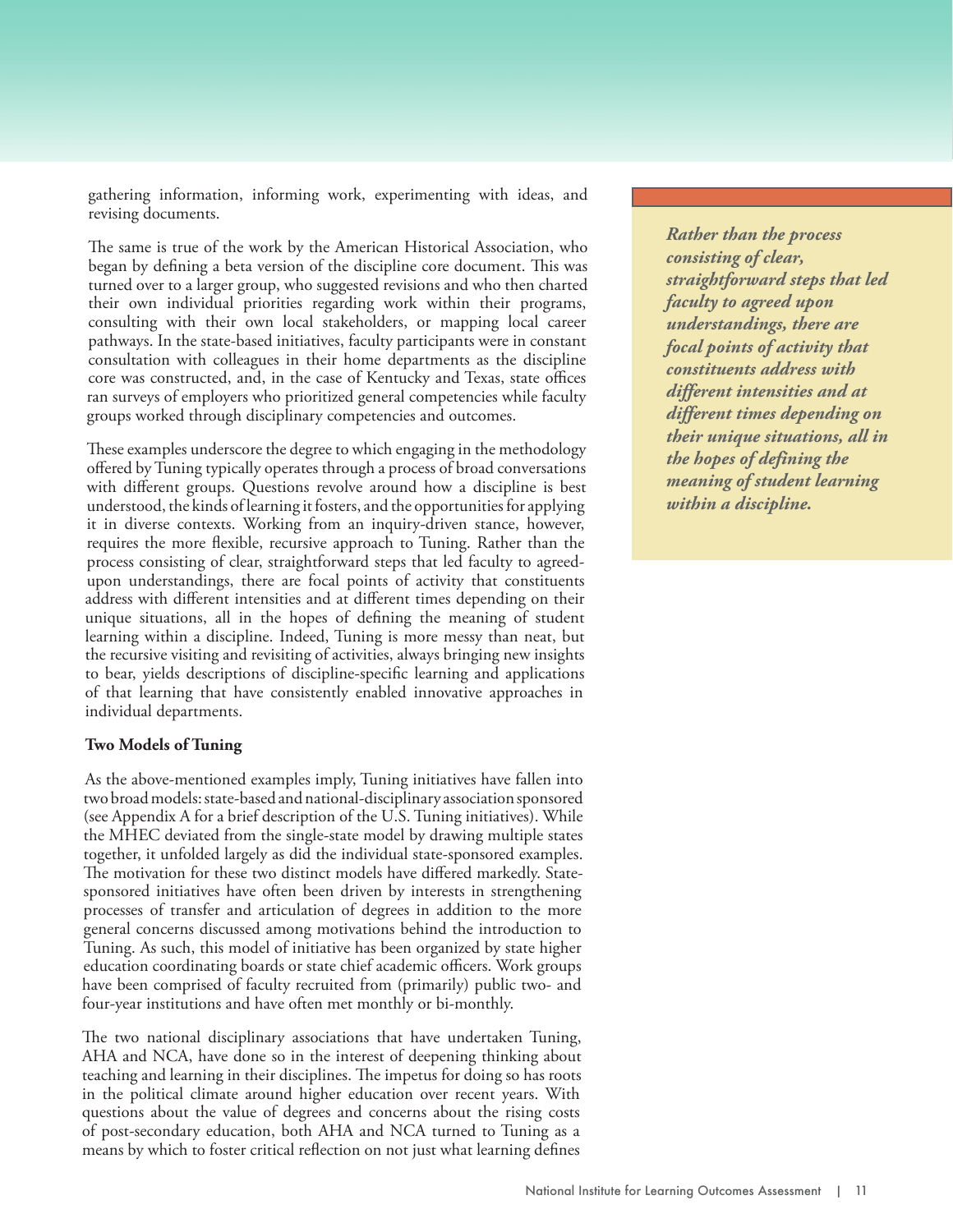the essence of a discipline, but also to explicate the ways in which study in their respective disciplines prepares students for active participation in the workforce and civic life of citizenship. While matters of transfer have arisen, transfer has not been the motivating factor that it has been for the state projects.

# **Meaningful Engagement in the Process**

While there are other differences between these two models of composition for Tuning initiatives, each has yielded procedural practices that can inform future initiatives, regardless of which model is undertaken. Ultimately, developing a Tuning initiative has required sponsoring organizations or agencies to create space in which faculty teams can focus their energies on collaborative reflection regarding a discipline and its learning, but additionally, strategies have needed to be developed for supporting the faculty participants as they work within their own local spaces. Doing so recognizes that Tuning initiatives are layered, with work occurring not just among faculty teams recruited from a range of institutions, convened periodically in a central location to work, but also in local institutions, to which the participating faculty returns and attempts to lead efforts to implement the results of the multi-institutional collaboration.

*By being mindful of how culture Conducting assessment in Developing a Tuning initiative affects students' meaning-a manner that takes into has required sponsoring mas required sponsoring*<br> *organizations or agencies to demonstrations of learning, we can needs of different student create space in which faculty better space in annum juritury*<br> *beams* can focus their energies on *the learning gains that students of higher education. teams can focus their energies on collaborative reflection regarding make. a discipline and its learning.*



An early evaluation of Tuning commissioned by the Institute for Evidence-Based Change in 2012 found that disproportionate effort and resources were put into building the large-scale, multi-institutional portion of projects, with insufficient attention and support for the local-level work. That imbalance is easy to understand: the most apparent challenge in undertaking such a project is logistical—recruiting, convening, and documenting the work of the multiinstitutional teams. The logistics pose the first and primary challenge. The result of this imbalance, however, is that the multi-institutional collaboration has a reduced impact on the local-level. Meaningful engagement in Tuning requires substantive planning at the outset, not just of the multi-institutional work, but also local-level activity. Additionally, because the process has tended to morph and shift in response to consultation and experimentation, project staff have had to make ongoing adjustments in response to developments that unfold as faculty conduct their work. Thinking holistically about the full scope of a Tuning initiative can mitigate the imbalance. These initiatives have been characterized by several distinct phases: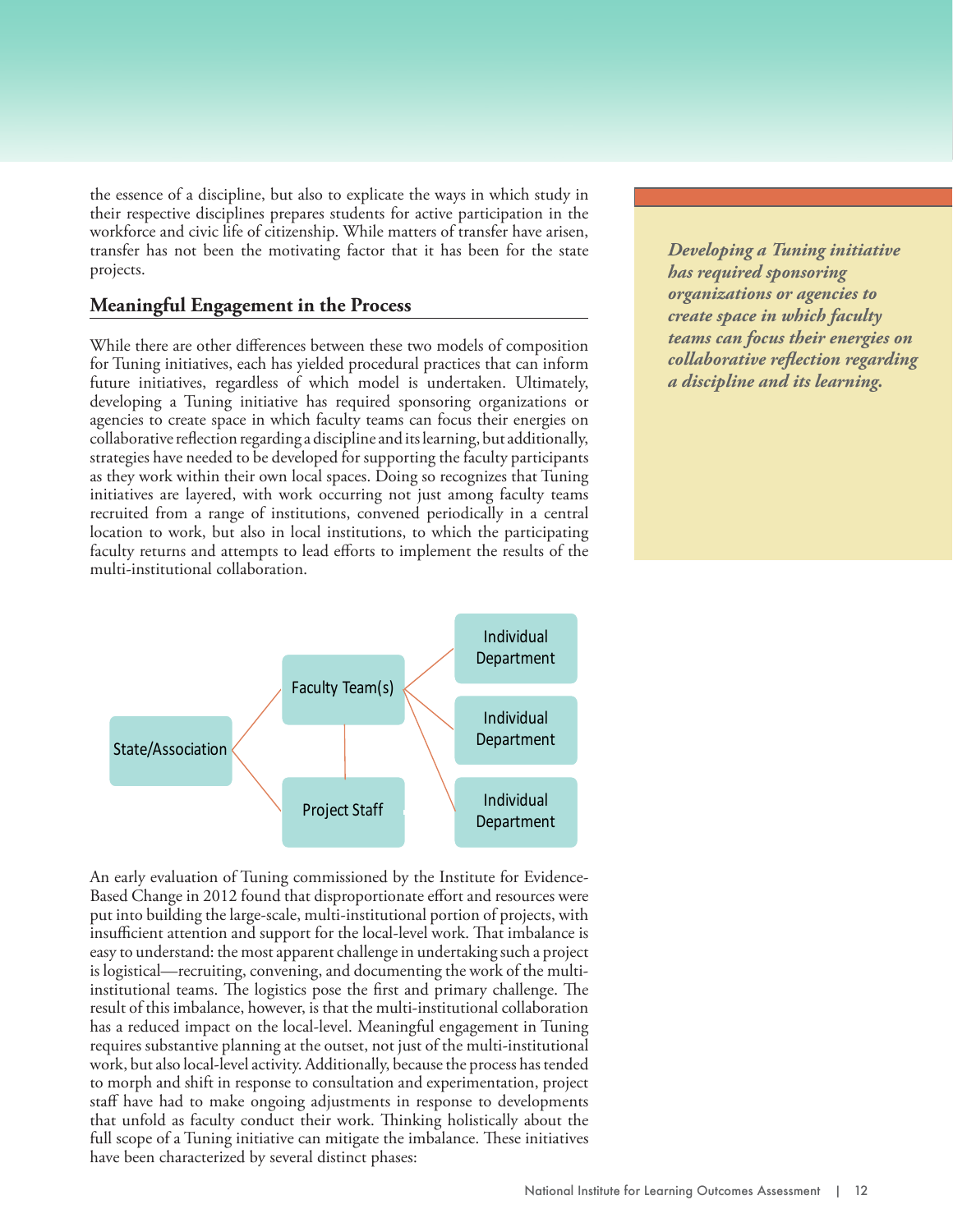**Conceptualization and grant writing:** State and association staff have begun by identifying their motivating purpose, proposed project structure, timelines, faculty recruitment strategies, and desired products. Grant applications have served as the primary means of capturing these.

**Recruitment of faculty participants and logistical planning:** Once funds have been secured, project staff h ave b egun i mplementing strategies for recruiting faculty while beginning to schedule initial convenings, create a timeline for the initiative, and develop internal structures and systems of organizing and managing the initiative. The national disciplinary associations have also used this time to develop communication strategies for their membership.

Initiative launch: Each of the initiatives held a "kick-off" at which faculty participants are more fully oriented to Tuning and the project's aims, team-building efforts begin, and faculty participants assume responsibility for the work itself.

**Regular meetings:** The initiatives have in all cases been structured around regular meetings, though frequency has varied, with states meeting monthly or bi-monthly and the national disciplinary associations meeting every three to six months to accommodate the national composition of their participants. Between these meetings, participants have utilized online tools, such as Google Docs, for conducting work, maintaining communication, and sharing drafts. In addition, regular meetings allow participants to strategize what and how to take ideas growing from the initiative back to their home departments and how to collect data from stakeholders groups.

**Dissemination and local level support:** Subsequent to the development of a discipline core document and other products, strategies have been implemented for distributing these documents across a state or among the membership of the association. Doing so has been most productive when support exists for using the discipline core locally, either through descriptions of strategies or through organized, one-day conferences to learn about the development of the discipline core and strategies for use.

**Ongoing communication and data collection:** National associations, in particular, have conducted ongoing efforts to include discussion of the project, its products, and ongoing efforts in association publications and at annual and regional conferences. In addition, both states and associations have worked on strategies for gathering information about local-level efforts. AHA has catalogued various pieces of the initiative [\(https://www.historians.org/teaching-and-learning/tuning-the-history](https://www.historians.org/teaching-and-learning/tuning-the-history-discipline)[discipline\)](https://www.historians.org/teaching-and-learning/tuning-the-history-discipline) while NCA has joined them in making resources available for local level work [\(https://www.natcom.org/LOC/\)](https://www.natcom.org/LOC/).

#### *Facilitation*

In most of the Tuning projects to date, facilitators have provided guidance on project design, advice about communication strategies and agenda-setting, and support through challenges encountered by work groups, but in each case, work on the discipline core and supporting documents has remained

*Students' college experiences Conducting assessment in Meaningful engagement in Funing requires substantive daily experiences such as consideration the various planning at the outset, not just of those encountered at work, needs of different student the multi-institutional work, but microaggressions endured populations is a responsibility also local-level activity.*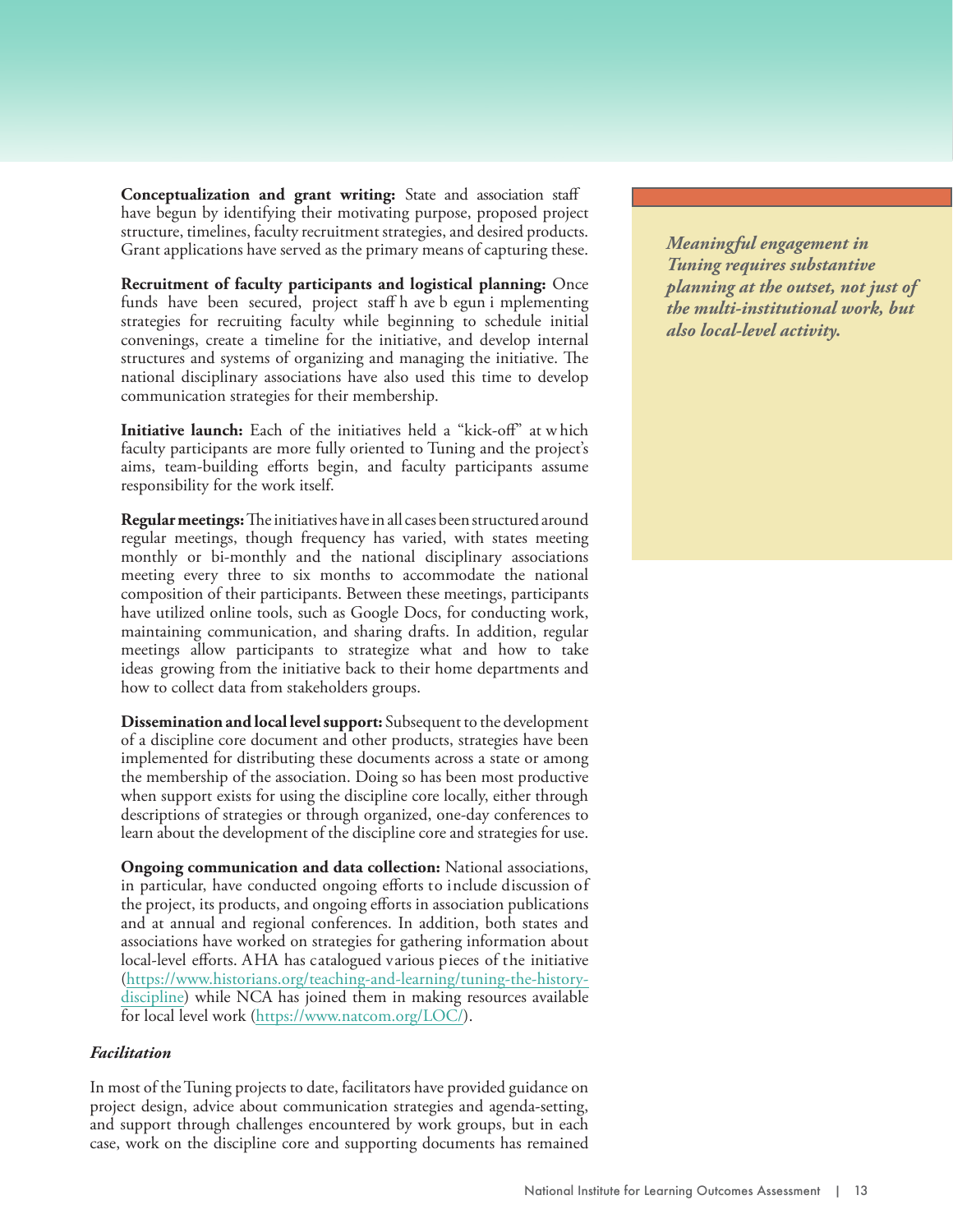entirely faculty-led. More than half of the Tuning initiatives in the US have employed outside facilitation to support the project staff and faculty participants from planning through roll-out and support of results. The other projects have utilized project staff as facilitators. Outside facilitation afforded project staff external individuals experienced in formulating the parameters, schedules, and expectations of such an initiative. The leadership teams of both AHA and NCA have indicated in different debriefing sessions and in offhand remarks that this kind of facilitation was invaluable in assisting project staff to understand the full scope of such work, plan a productive strategy for moving through it, and keep work on track throughout the process.

The same effect can be seen in some state projects. In Texas, for example, staff from the Texas Higher Education Coordinating Board served as facilitators for the faculty teams. In Utah, by contrast, facilitation was less important, owing, perhaps, to the history of such work over a tenyear period prior to the launch of Tuning in the state. In states that have such structures and cultures, facilitation may be less important, because faculty may be more accustomed to working collaboratively across systems. Regardless, facilitation has consistently offered benefits to both project staff and faculty participants. As the MHEC Cross-State Tuning Initiative 2014 final report notes, "Tuning work groups would benefit from project staff serving as facilitators with responsibilities for running meetings, keeping the team on track, offering perspective and constructive suggestions when asked, and providing summaries of actions, accomplishments and assignments for future work" (MHEC, 2014, p. 47).

#### *Team Construction*

The faculty teams that conduct the work of Tuning have typically ranged from eight to fifteen participants. Approaches to recruiting faculty participants have been one key difference between state-based and national association models of Tuning. Because states have used Tuning to address concerns over transfer and articulation, recruitment of faculty has focused on the appointment of a single faculty member in a given discipline from each of the state's institutions. Appointments have been made by working through administrative systems, from state offices of higher education, to senior campus leaders, and department chairs. States have trusted that these individuals will return to their home campuses ready to add the results of Tuning to the processes tied to transfer and articulation while, at the same time, deepening reflection about teaching and learning in departments.

The two disciplinary associations worked from a very different approach. Each of the associations conducted national application processes. First, the application process ensured faculty participated out of interest rather than expectation. Second, application processes required letters of support from chairs and/or deans to ensure that the department or college was in support of the project and ready to undertake local-level efforts to implement the results in ways appropriate to the individual institutional context. That second piece of the application speaks to a key lesson from the range of

*Assessment that overlooks Conducting assessment in In most of the Tuning projects to issues of diversity and equity a manner that takes into date, facilitators have provided contributes to inequalities in consideration the various guidance on project design, outcomes. The same can be needs of different student advice about communication said for assessment approaches populations is a responsibility strategies and agenda-setting, that do not take into account of higher education. and support through challenges students' culture. encountered by work groups, but in each case, work on the discipline core and supporting documents has remained entirely faculty-led.*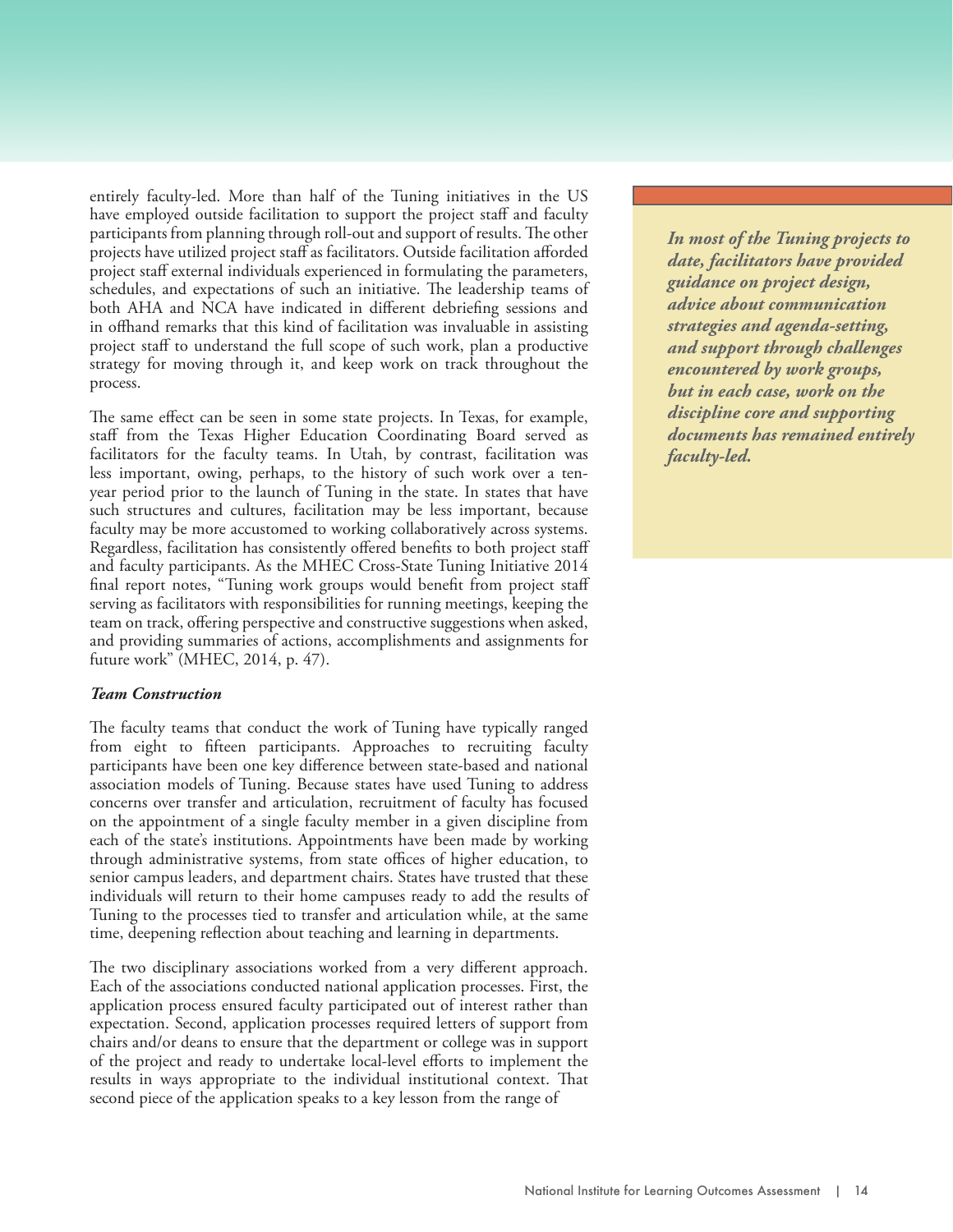Tuning projects: recruitment of faculty participants is best conceived as recruitment of an entire department that is willing to engage in the local aspects of Tuning. When participation has not been conceived in this way, faculty participants have, in some cases, found difficulty in generating interest among colleagues, and little meaningful engagement has occurred in the participants' own departments.

Project staff in both state and association projects have made efforts to communicate with campus leaders, including presidents, provosts, and deans, to recognize the work done by individual faculty participants and to generate support for local engagement. That kind of recognition has also validated work on teaching and learning projects, which in some institutional cases can be undervalued and unappreciated. The valuing of work on matters of teaching and learning has arisen in several contexts related to Tuning, including the Tuning Advisory Board and DQP/Tuning Advisory Board, as well as by faculty participants in Tuning initiatives. Letters to campus leaders have recognized the overlapping of teaching and research required of participants and drawn attention to Tuning as a vehicle for developing the scholarship of teaching and learning.

Some Tuning initiatives have also included **non-faculty participants** on the work groups. In Kentucky, for example, each discipline team included an expert in assessment and evaluation to assist in thinking about clear statements of learning and the challenges inherent in creating well-formulated descriptions of a discipline's learning from learner-centered perspectives. Assessment/evaluation participants were also well-equipped to support faculty work groups in the generation of survey instruments for consulting stakeholder groups.

Most initiatives have not, however, included such experts. Some discussions in Kentucky were able to address questions of how the competencies and learning outcomes might be measured or observed, since assessment experts could pose questions, raise concerns, and offer suggestions. This strategy could be extremely productive when coupled with an effort such as AHA's to identify assignment types that might be deployed in classes to measure or observe the learning described in the outcomes.

**Students** have also been included in work groups, though their role has been less certain. Including students on the work teams recognizes that students are an extremely important stakeholder group, but in practice, most student participants have expressed their uncertainty about what they have to contribute, and faculty participants have been equally unsure, because the students selected were in the midst of their educations and did not have a complete perspective on the essential learning in their disciplines. This issue seems to be a matter of which students are included. In some cases, where recent graduates enrolled in graduate programs represented the student voice, teams found great value in the student participation. Recent graduates made valuable contributions regarding the alignment between their experience and the descriptions of learning developed in the discipline core documents, critiqued language for being too opaque or jargon-filled, and offered the *What is needed is not to help Conducting assessment in Recruitment of faculty learners conform to the ways a manner that takes into participants is best conceived of higher education, thus consideration the various as recruitment of an entire reinforcing inequities and needs of different student department that is willing to expectations based on ideologies the students may ascribe to, but to empower students for populations is a responsibility of higher education. engage in the local aspects of Tuning.*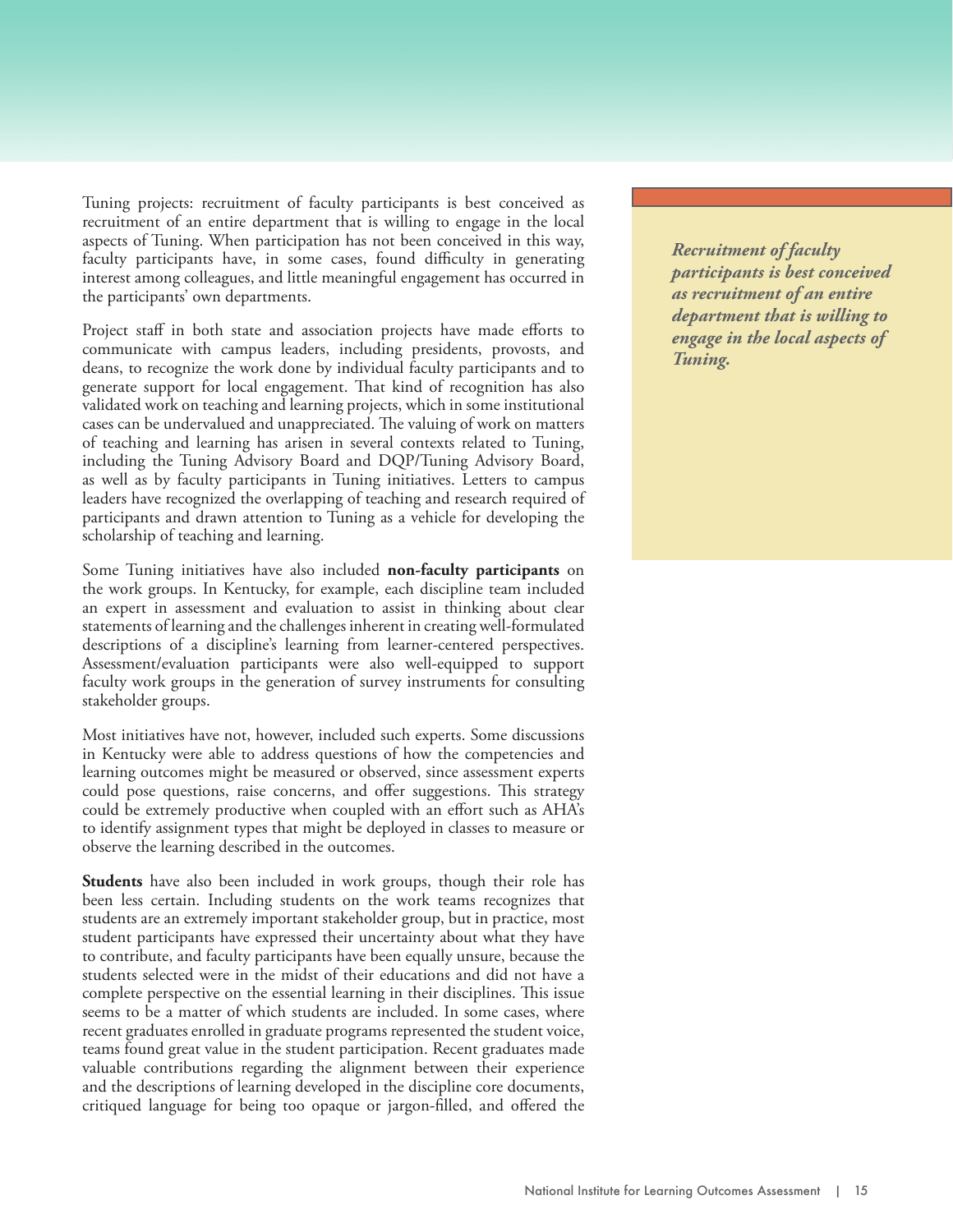student experience of learning in the discipline. More often, however, inclusion of students has been through processes of consultation in which students offer their own perceptions of the discipline, their career plans, and their degree of comprehension of the outcomes statements.

# *Identifying and Orienting Leaders*

In the case of each of the Tuning initiatives, the emphasis on preserving the 'faculty-led' nature of Tuning has resulted in establishing project leaders from among the faculty participants, with leaders representing both two- and fouryear institutions. Different approaches to doing so have been used. In some cases, faculty teams elected team leads towards the conclusion of the kick-off event. Doing so honored a sort of shared governance over the project, in which faculty participants were able to establish their own leadership. In some cases, however, faculty participants expressed concern over not knowing their colleagues well enough to make an informed decision. In other cases, the team leads were simply the first to volunteer, with those volunteers not always being the best suited to the role. Over time, other participants emerged as vocal team leaders, but project staff in these cases noted that teams might have functioned more productively with those vocal participants playing a leadership role from the outset.

The other approach taken to establishing faculty leadership in the initiative has been appointment of team leads by project staff. In Kentucky, project staff relied on personal relationships with some faculty to identify leaders, but such relationships were not established for each of the five disciplines undertaken. The challenge state-based initiatives have confronted with establishing faculty leaders is precisely one of familiarity. In the state-based approaches, project staff, located in system offices or coordinating boards, did not know faculty in the particular disciplines and across the state. Because recruitment of faculty participants happened in a top-down manner, from state offices down to campus leadership through chairs, strategic selections for project leaders were largely impossible. Utah is a notable exception, but also a unique case. Utah had established, ten years prior to Tuning, Majors Meetings, in which faculty from across the state met annually to discuss matters of transfer and articulation, a practice that equipped state staff to identify effective faculty leaders.

The national associations have been better positioned to recruit faculty leaders and to do so in advance of the kick-offs for their initiatives. Association staff have long-standing experience with the members of the association and have developed relationships with faculty already engaged in service to the association and its projects. Moreover, association staff are often members of the discipline and have broad bases of relationships on which to draw. As a result, both AHA and NCA recruited the faculty leaders directly. In doing so, both associations were mindful of drawing together a leadership group with representatives from two- and four- year, public and private, research and comprehensive institutions. Inclusion of the diverse range of institution types has been an important factor in ensuring that the work done in the initiative is representative of the wide variety of the higher education landscape.

*What is needed is not to help lhe emphasis on preserving th of higher education, thus consideration the various 'faculty-led' nature of Tuning reinforcing inequities and needs of different student has resulted in establishing expectations based on ideologies populations is a responsibility project leaders from among the the students may ascribe to, of higher education. faculty participants, with leaders but to empower students for representing both two- and foursuccess through intentional year institutions.Conducting assessment in The emphasis on preserving the*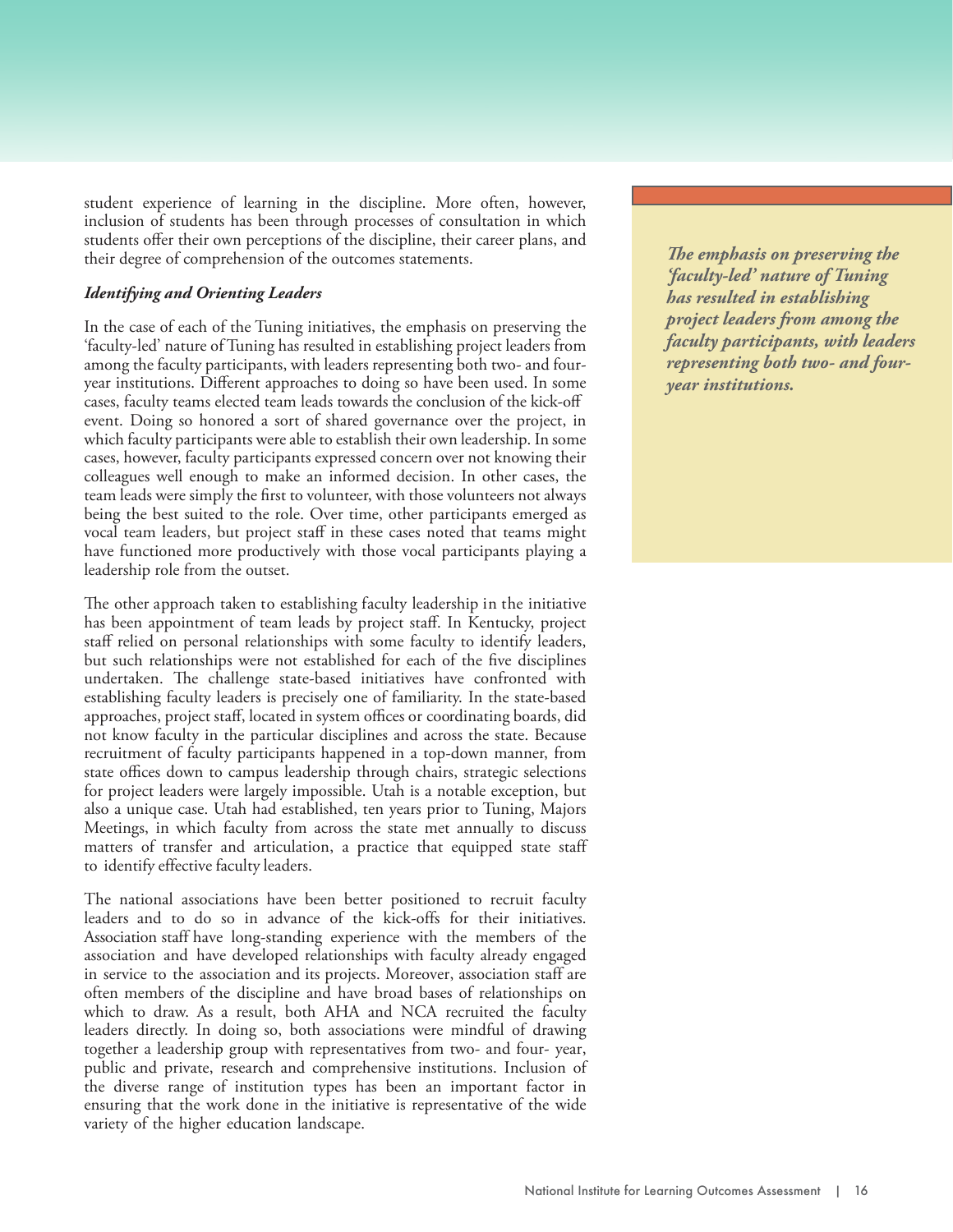Recruiting faculty leaders in advance has also enabled the associations to provide orientation prior to kick-offs and include the leaders in planning the sequence of meetings, strategies for work, and timelines for completion. Both groups held two-day meetings with their leadership teams to conduct this work, though the different initiative designs required differing agendas for the meetings. AHA engaged the leadership team in a process of reflecting on the nature of the discipline of History and created a draft of essential learning outcomes that could then be vetted by the entire project group of sixty faculty from around the country. In their approach, the leadership team was responsible, therefore, for creating a rough draft of the discipline core, which was revised based on feedback from the larger group. AHA's leadership team did not participate in planning the unfolding process by which the association would sponsor activity around those documents and left that largely to the project staff.

NCA learned from AHA's project staff and built on the model they established. NCA's initiative undertook two goals: first, to produce the kinds of discipline-specific documents that all Tuning projects create; second, to explore the practical relationship between Tuning as a process and the Degree Qualifications Profile as a degree framework. This dual-goal required team leaders to meet in advance to learn more about both Tuning and DQP, begin thinking about strategies for working with them, and plan the initial convening of the larger group of thirty participants. That orientation established a firmly collaborative working environment that included not just the faculty leaders, but also the association staff and the outside facilitator. The strategy of orienting the team leaders prior to engaging in the work of Tuning was exceptionally successful. Team leaders were well-equipped to guide their teams through the process, because they came with a big-picture understanding of the project and its aims. Their involvement in advance planning gave them increased clarity regarding the direction of the initiative, clarity which paid dividends in their ability to respond productively to questions and concerns from their teams even when they, themselves, could not anticipate what the end result of the project would look like. Most importantly, the collaborative working relationship among the faculty leaders, association staff, and outside facilitator resulted in thoughtful and strategic responses to the natural procedural challenges that arose. Other organizations would do well by emulating the approach undertaken by NCA in establishing a strong leadership team.

# *Meeting Design*

In each of the Tuning projects meeting design has been a function of timelines, which have typically ranged from one year to eighteen months. Project organizers and facilitators have used principles of backwards design developed around clearly articulated goals for the initiative. In some cases, these goals have not been difficult to determine: identify and articulate a discipline core; identify career pathways; and create supports for faculty to work within their home departments in meaningful and productive ways. If these are the goals, then planning the series of meetings revolves around establishing proposed dates for

*What is needed is not to help Conducting assessment in Inclusion of the diverse range learners conform to the ways a manner that takes into of institution types has been an important factor in ensuring that the work done in the initiative expectations based on ideologies populations is a responsibility is representative of the wide the students may ascribe to, of higher education. variety of the higher education but to empower students for landscape.*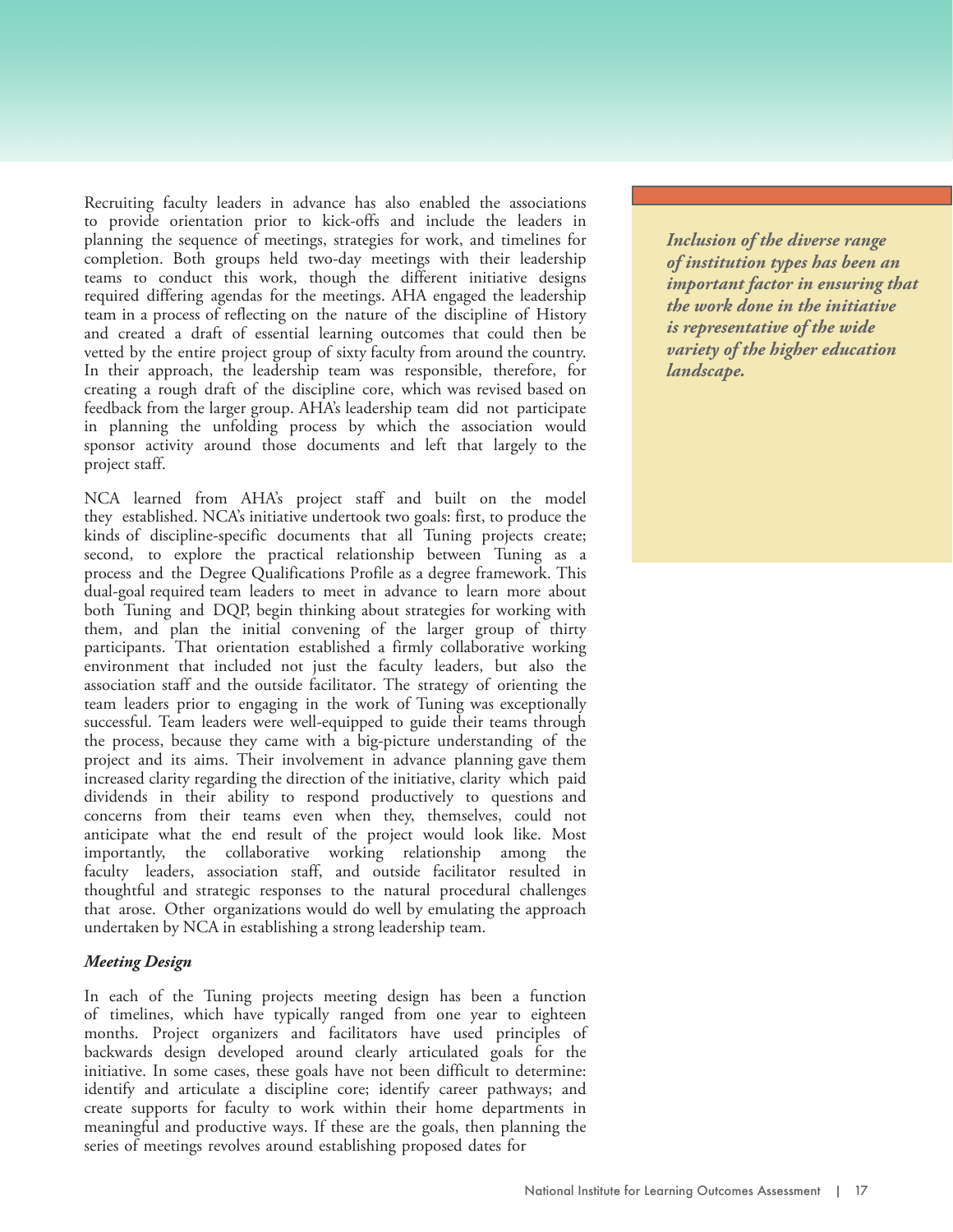completing each of them. Some initiatives have seen other goals emerge organically as work has unfolded. For example, the MHEC team working on Psychology determined that communication needed to develop with the American Psychological Association, since APA has designated learning goals for different post-secondary degrees. These goals, however, have been largely unpredictable and have emerged in response to challenges that faculty teams identify in the course of their work.

Defining timelines and goals has occurred as part of the planning process, often in advance of or concurrent with the recruitment of faculty participants. Hence, project organizers and staff have established visions for the project prior to the convening of its participants. That being said, initiatives have tended to have a degree of organic development as they unfold. Faculty participants in most projects have encountered unanticipated challenges that require deviation from the originally anticipated approach. Moreover, part of the process is feeling out the best way forward. Faculty in Utah and Indiana, for example, independently described recursive processes, in which faculty participants established plans for taking ideas and strategies back to home departments only to find that their experience there required revisiting topics and questions the Tuning team had thought to be fairly well established. Moving forward with defining a discipline core has, in some cases, required iterative revisions to the competencies and/or outcomes in response to information derived from consultation with campus partners, other colleagues, employers, or students. While the timeline may establish regimented benchmarks for making progress on the initiative's goals, the organic processes that emerge may require tinkering with agendas and plans along the way.

As each of the different Tuning initiatives has progressed, one conclusion regarding meetings has emerged consistently: meetings are best scheduled over multiple days and in person. The kinds of discussions encouraged by Tuning are involved and complicated. Singleday meetings simply do not afford the time necessary to conduct these conversations. As a result, most of the initiatives have held meetings beginning on a Friday morning, with final debriefing sessions scheduled for Saturday afternoons/evenings or Sunday mornings. The need for longer meetings is particularly true of kick-off events. Kick-off meetings provide important opportunities for establishing a shared vision for the project among organizers, staff, facilitators, and faculty participants (and the same could be said of NCA's initial meeting with the leadership team).

Kick-offs have typically involved several key components:

Statement of the goals: Project organizers have typically begun by articulating the motivation for the initiative and its goals. This h as occurred by situating the project within the larger context of concerns revolving around higher education in either that state or, for the disciplinary associations, national concerns and specific concerns within the discipline. These articulations have often been staged in the form of a presentation,

*What is needed is not to help Conducting assessment in As each of the different Tuning learners conform to the ways a manner that takes into initiatives has progressed, one of higher education, thus consideration the various conclusion regarding meetings has emerged consistently: expectations based on ideologies populations is a responsibility meetings are best scheduled over the students may ascribe to, of higher education. multiple days and in person.*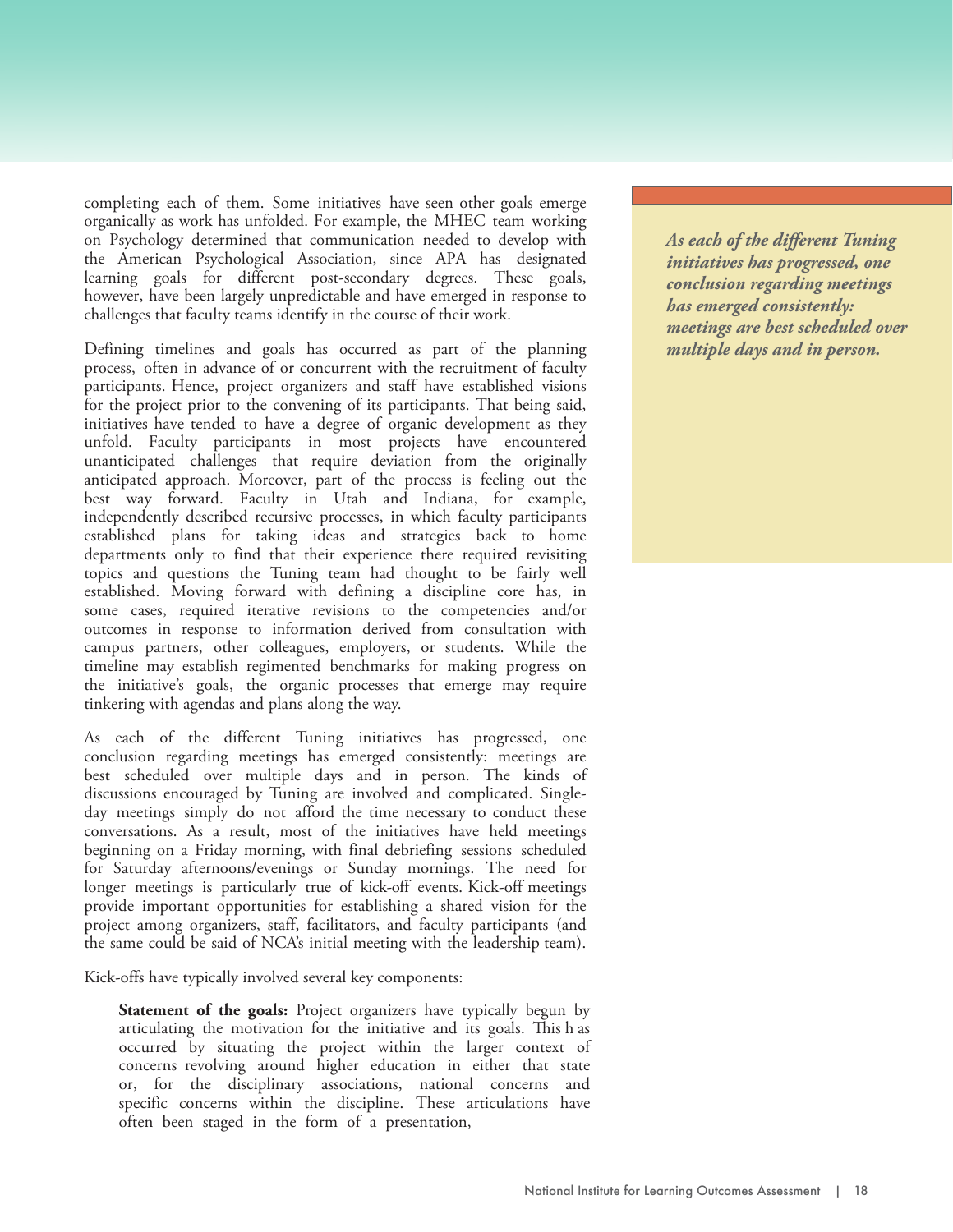but there may be value in engaging in discussion around the topics. Participants have frequently had questions about the project's motivation and goals, best addressed in a question/answer format. Inviting more organic discussion through table-based engagement strategies may help to foster fuller and more nuanced consideration of the concerns motivating the project and encourage increased commitment to the project's goals.

**Introductions and team building experiences:** The success of Tuning initiatives depends on strong working relationships among the faculty participants. Each of the kick-offs have begun with opportunities for participants to meet and get to know one another. Some initiatives have made a point of affording time for relaxed socializing. NCA held its meetings at a hotel with a daily "happy hour" reception, where the participants were able to relax, talk, and build closer relationships. All the initiatives leveraged meals, particularly dinners, as social occasions, and in some cases lunches were built intentionally without agenda items attached so that participants could get to know one another. Kick-offs established communal activities as consistent components of the projects and became elements to which participants looked forward.

**Orientation to Tuning:** Each of the Tuning initiatives familiarized participants by providing an overview of Tuning, its ethos, its approach to addressing the concerns motivating the initiative, its various components, and its products. Participants were given opportunities to raise questions and concerns about Tuning as part of this agenda item. In some cases, concerns were raised about the origins of Tuning, being of European origin, the appropriateness of adopting a foreign strategy to addressing U.S. educational systems, contributing to a move towards standardization of education, and the politics of and anxieties around accountability that can lurk behind the turn to Tuning.

**Team work strategizing:** Every Tuning kick-off has provided time for faculty participants to begin work towards the goals of the project. These initial meetings of discipline teams have been dominated by discussions about how the teams wish to proceed. Some teams have identified meeting "norms" to govern discussions and established strategies for communicating in between meetings. These meetings have been more successful when faculty leaders have been oriented prior to and included in the planning of the kick-off, particularly in NCA's initiative. Nonfacilitators have led these discussions, as in Texas and MHEC's initiatives, with equal success, but the notable difference is that the participant leader approach has seemed to encourage a more rapid construction of team cohesion.

**Reflection and feedback:** Some project organizers have designated moments towards the end of the kick-offs to encourage reflection about the project and its goals and to collect feedback about the meeting and its results. MHEC formalized this procedure by employing an outside evaluator who surveyed participants,

*What is needed is not to help Conducting assessment in Project organizers have typically learners conform to the ways a manner that takes into begun by articulating the of higher education, thus consideration the various motivation for the initiative reinforcing inequities and needs of different student and its goals. This has occurred expectations based on ideologies populations is a responsibility by situating the project within the larger context of concerns but to empower students for revolving around higher success through intentional education in either that state or, efforts to address inequality for the disciplinary associations, within our structures, create national concerns and specific clear transparent pathways, concerns within the discipline.*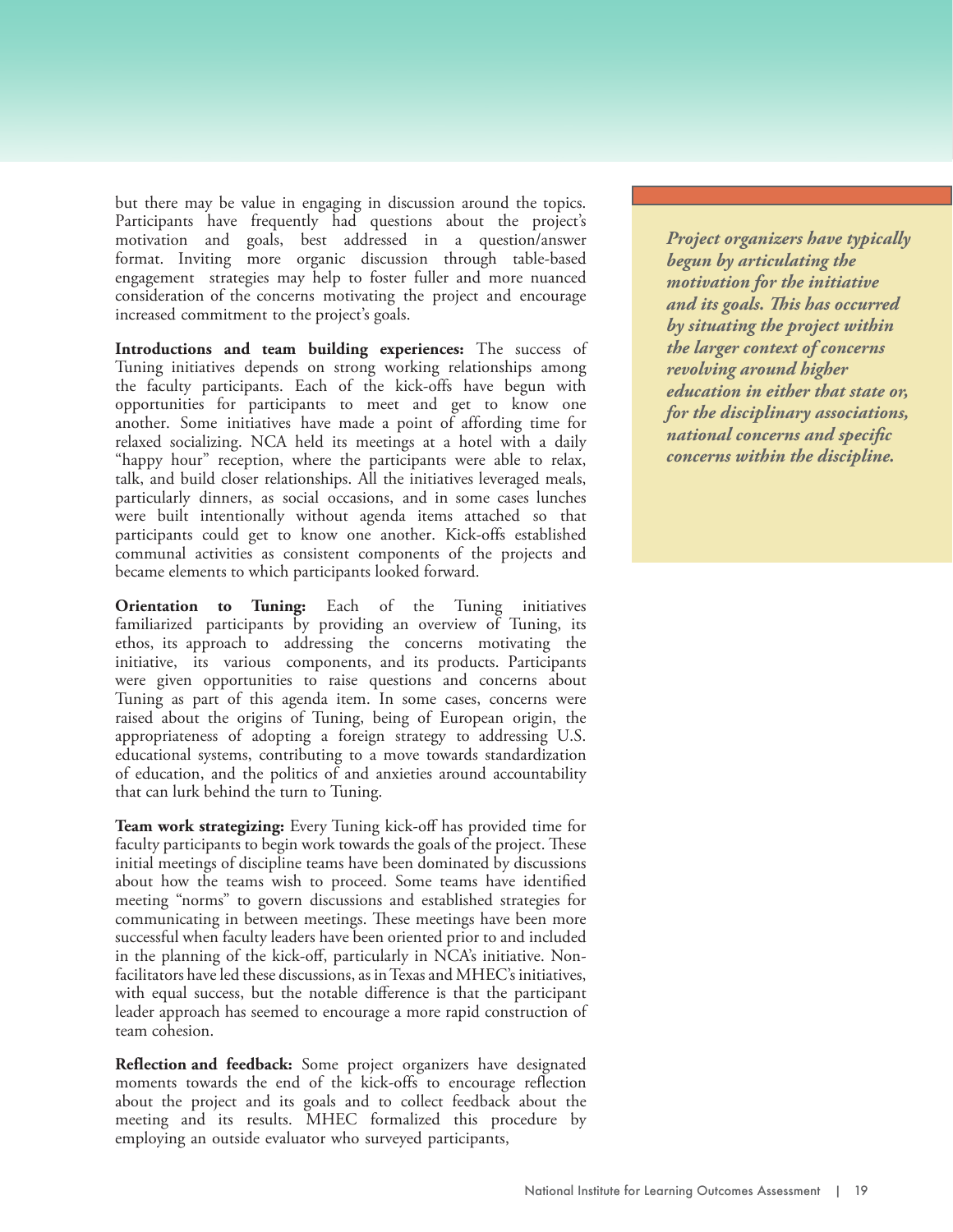gathered results, and reported back to project staff and facilitators. Other initiatives conducted less formal approaches by holding wrapup sessions in which participants could ask questions, discuss the work and project goals, and raise concerns that arose as a result of the meetings activities. Encouraging reflection and feedback has been extremely important for a variety of projects, because that information has enabled project staff and facilitators to work responsively to participant needs. Agendas can be better constructed to reflect where teams are in their progress and resources can be developed and provided to better support the teams in their work. Working flexibly preserves an organic process development that attends to where participants are rather than where they are assumed to be.

**Concluding business and goal-setting:** Consistently, Tuning kickoffs have concluded with discussions of the progress made during the meetings with an eye towards what remains to be done. The process of taking stock of progress has in many of the initiatives generated a sense of accomplishment among participants and provided a natural form of encouragement to pursue interim goals between meetings. Meetings have typically concluded with a statement of the goals that have been set and the strategies faculty teams have set for accomplishing them. The importance of having a clear sense of direction regarding intervening tasks cannot be understated.

Most of the subsequent meetings have followed the kick-off as a template of sorts, varying the structure to accommodate the various stages of work. For example, rather than discussing the goals of the project overall, subsequent meetings have made the goals for that particular meeting explicit. Additionally, rather than orienting participants to Tuning, staff review and begin work on other aspects of the initiative, whether it be to review stakeholder consultation or mapping career pathways. Doing so has established incremental introduction of the different elements of T uning. NCA and AHA were both particularly good about helping participants to think about stakeholder consultation and career pathway mapping, though in quite different ways. <sup>3</sup>

#### *Communication*

Establishing strong communication systems amongst faculty participants and external partner or stakeholder groups has been an essential component of the Tuning initiatives, with various initiatives utilizing different me ans to address different purposes and audiences. All Tuning initiatives included the creation of a web-presence within the sponsoring organizations' websites. These websites have provided descriptions of the aims of the projects, updates on progress, and the documents produced. In addition, four types of communication have emerged as being particularly significant to the various projects: leadership team planning, collaborative communication among participants, informational communication, and broader dissemination of updates and the resulting documents of the initiatives.

*Working flexibly preserves an learners conform to the ways a manner that takes into organic process development that of higher education, thus consideration the various attends to where participants reinforcing inequities and needs of different student are rather than where they are expectations based on ideologies populations is a responsibility assumed to be.*

<sup>&</sup>lt;sup>3</sup> AHA decentralized that work and tasked faculty to conduct those efforts individually in their local contexts, while NCA designated sections of meeting agendas to planning these efforts.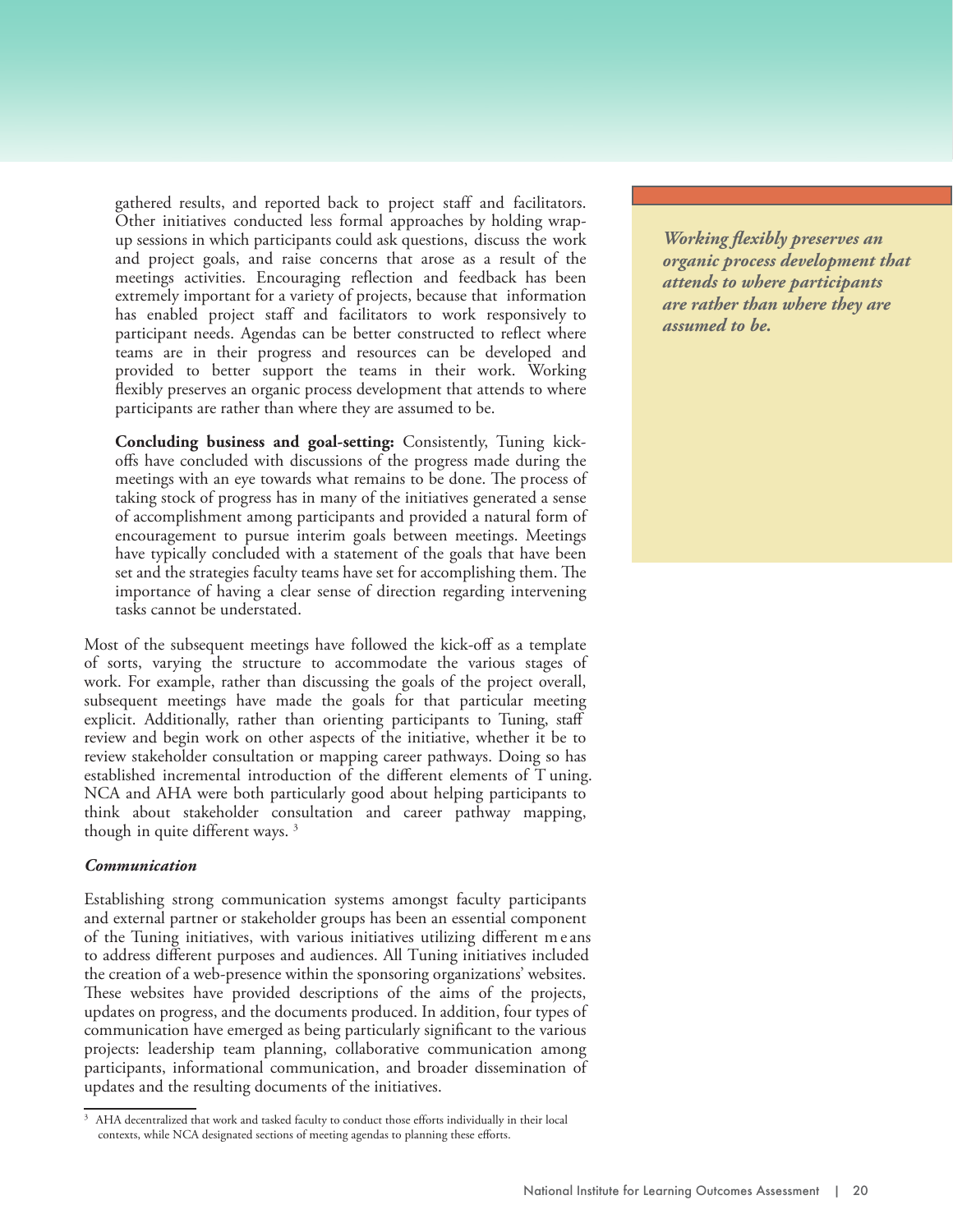Regular communication among project staff, facilitators, and faculty participant leaders was a key strategy in keeping the initiatives on track. In most cases, the initiatives involved periodic conference calls among the leadership team. Calls were often conducted, sometimes twice, in advance of each meeting. These calls enabled the leadership team to craft and refine agendas, establish meeting goals, and resolve concerns prior to convening the participants. At meetings, time was set aside in some cases, for the leadership team to check in. Those meetings enabled the leadership team to assess progress and revise agendas in response to what was being observed. Calls were also, in most cases, conducted following the meetings to evaluate mood, progress, and new challenges. Those calls laid the foundation for pre-meeting calls by identifying emergent priorities for subsequent meetings.

To keep faculty participants connected between meetings, all of the Tuning projects employed email correspondence and phone calls among the team members. Tasks were, in each case, set for completion between meetings, and participants shared progress with one another through email questions, updates, and draft documents. Collaborative drafting was, in some of the initiatives, conducted through Google Docs, which enabled participants to edit the same version with changes and comments identified by user. Some initiatives preferred to save documents in a shared drive using OneDrive, though in two cases, this caused problems, as some members moved documents around or deleted them without realizing that those changes would cascade through each user's local folder. Phone calls were used less often, except in NCA. For NCA, work teams made use of conference calls, in part, because meetings were spaced three to six months apart, so time to work together in between was deemed important.

Project staff provided regular informational updates to participants in all of the Tuning projects. These updates, always conducted through email, have been an important means of attending to a variety of topics. Foremost among them, logistics, including travel arrangements, reimbursement processes, and stipends (when allotted) have required ongoing communication among staff and participants. Project staff have, in some cases, also provided advance information about meeting agendas and summary emails documenting progress made during meetings. AHA undertook a strategy to broaden the information exchanges in their initiative, in large part due to the scale of their work. With sixty participants working in a largely decentralized fashion, AHA project staff created a listserv for faculty participants. Participants posted updates on their local efforts, observations about the initiative, and advice about working in the local context. Project staff occasionally posted relevant pieces (such as news stories) that situated the project in a larger national context.

Broader dissemination of progress and results of Tuning processes has been a larger challenge. States have typically depended on faculty participants to convey information to the disciplinary departments across the state. In some cases, the sponsoring state offices mailed letters and the discipline core documents to campus leaders to draw attention more broadly. Kentucky and Texas both communicated to state legislators, with Kentucky securing time on a state committee agenda to review and explain the project. (What

*What is needed is not to help Conducting assessment in Four types of communication learners conform to the ways a manner that takes into have emerged as being of higher education, thus consideration the various particularly significant to the reinforcing inequities and needs of different student various projects: leadership expectations based on ideologies populations is a responsibility team planning, collaborative the students may ascribe to, of higher education. communication among but to empower students for participants, informational success through intentional communication, and broader efforts to address inequality dissemination of updates and the resulting documents of the clear transparent pathways, initiatives.*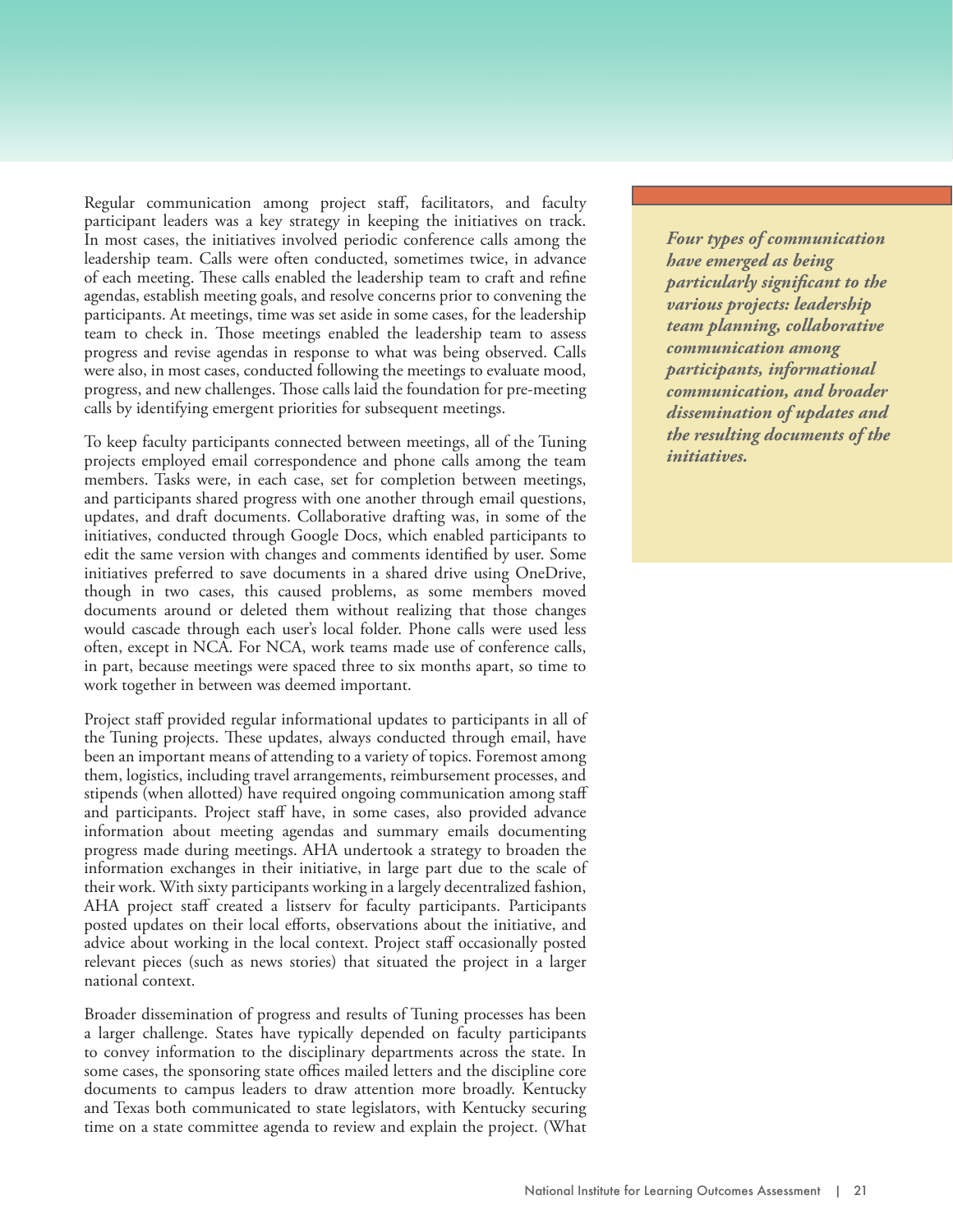was scheduled for a very brief report turned into an hour-long conversation, because legislators were so impressed with the initiative.) The national disciplinary associations have had something of an advantage in disseminating the progress and results of their initiatives. With large memberships and a variety of communication strategies in place, both AHA and NCA have been able to reach large faculty audiences directly. By including descriptions of their initiatives and updates on progress in newsletters, they were able to create broader awareness. By emailing a department chairs listserv, they were able to communicate not just these updates, but information about using the resulting learning outcomes. Both associations also devoted issues of journals to matters of teaching and learning in ways that leveraged their work with Tuning and created designated spaces at their national conferences for workshops and sessions related to teaching and learning in light of their initiatives.

AHA and NCA have each pursued other productive activities to support work with the "tuned" outcomes among those in their disciplines. AHA has undertaken small, regional convenings to provide information, examples of work, and support to faculty from institutions that had not been part of the original Tuning initiative. Additionally, AHA has encouraged disciplinary reflection on assignment design by sponsoring assignment charrettes that provide members with opportunities to workshop assignments aligned to the AHA outcomes. NCA created a packet of materials that has been mailed to chairs, been free to pick up at conferences, and includes documents to help members of the association communicate the nature of the Tuning initiative and its results to diverse audiences. Project staff, in collaboration with the faculty leaders and project facilitator, created four distinct documents, all located here: [https://www.natcom.org/learning-outcomes-communication.](https://www.natcom.org/learning-outcomes-communication)

- The first document describes the impetus for the project, presents the discipline core developed in the project, and explains it for departments and faculty (NCA, 2015a).
- The second document, also for departments and faculty, describes strategies for engaging with the learning outcomes productively (NCA,  $2015\bar{b}$ ).
- The third document is written specifically for campus administrators and explains the discipline of Communication and the ways its learning is and explains the discipline of Communication and the ways its learning is applicable to different purposes (NCA, 2015c).
- The last, briefer than the others, concisely explains the learning majors in Communication have for employers (NCA, 2015d).

Together, these resources provide multiple ways of explaining the learning that comprises the study of Communication in ways that enable a variety of audiences a clearer understanding of it.

*What is needed is not to help learners conform to the ways of higher education, thus consideration the various progress and results of Tuning reinforcing inequities and needs of different student processes has been a larger expectations based on ideologies populations is a responsibility challenge.Conducting assessment in Broader dissemination of*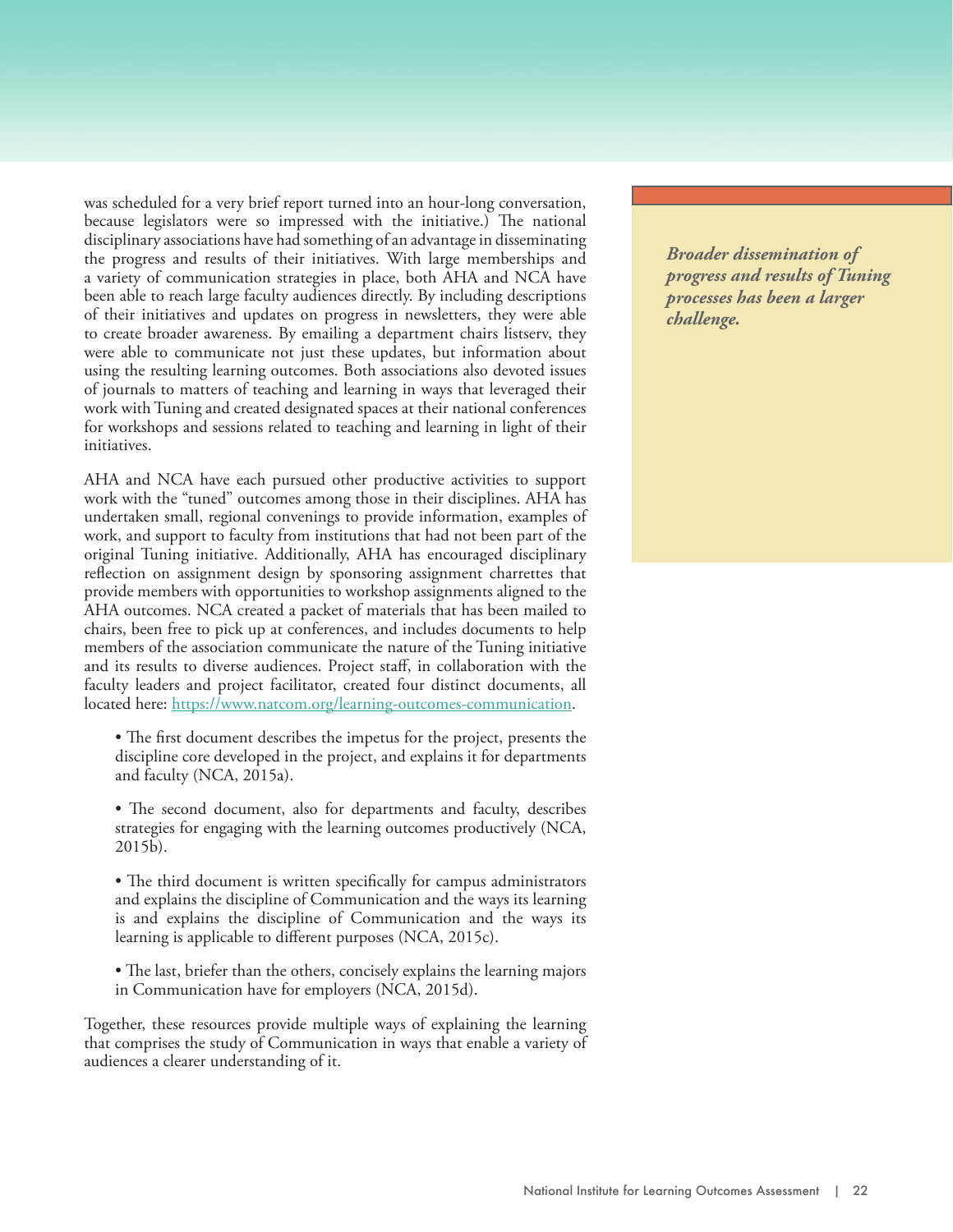# **Challenges in the Process**

Tuning, when presented to potential faculty participants, is often met favorably. Results from a survey given to attendees at Lumina Foundation's initial pilot convening indicated that faculty perceived the process as being potentially productive in encouraging greater thought about matters of teaching and learning (Marshall, Jankowski, & Vaughan III, 2017). Criticisms tended to follow typical concerns about learning outcomes and assessment, but as Tuning has continued to unfold, these concerns have been less frequent (although this may owe to the two national associations, whose participants applied to participate, having undertaken Tuning most recently). Subsequent faculty groups have consistently recognized the value of Tuning, particularly as their ongoing participation developed their understanding of the process. Historian Patricia Limmerick, in remarks to the AHA's participants, observed, too, that one unexpected benefit of Tuning was "enjoyment." Overcoming initial resistance has declined as a challenge, but throughout the array of Tuning initiatives, whether using the state-based or disciplinary associationbased model, challenges have emerged in fairly consistent patterns, with a variety of productive work-throughs.

#### *Starting Points*

Tuning initiatives can pose overwhelming goals for faculty participants: how does a group conceptualize the essential learning in a discipline? Where does that conversation begin? Do they begin by surveying colleagues, reviewing textbooks, or brainstorming? Any one of these might work, but each can pose their own challenges. Surveys require time to build and delay progress on drafting a discipline core, even if work groups can begin mapping career pathways and consulting other stakeholder groups while they wait. Textbooks can foster particular approaches to learning in a discipline that faculty may not want to dictate their own understandings as they develop outcomes. Brainstorming can generate lengthy lists that need to be pared down and prioritized. Many work groups have begun this way, but others have started more reflectively.

The American Historical Association undertook the more reflective approach. At the initial meeting of the leadership team, the group asked questions of the discipline: What is the discipline of history? What do historians do? What is the work of history for? These questions spurred a lively and productive conversation regarding subject matter, the ways historians construct knowledge, and how that knowledge is used. That approach mirrors the drafting of a discipline profile (IEBC, 2013; MHEC, 2014), which consists of reflecting on and answering a series of questions:

1. On what does the discipline focus? What issues does the discipline address?

2. What does 'doing' the discipline entail? What approaches does the discipline utilize?

3. What parts of the discipline are established in the early stages of education? What parts are established in advanced stages of education?

*What is needed is not to help Conducting assessment in Historian Patricia Limmerick, in remarks to the AHA's of higher education, thus consideration the various participants, observed, too, that one unexpected benefit of Tuning expectations based on ideologies populations is a responsibility was "enjoyment."*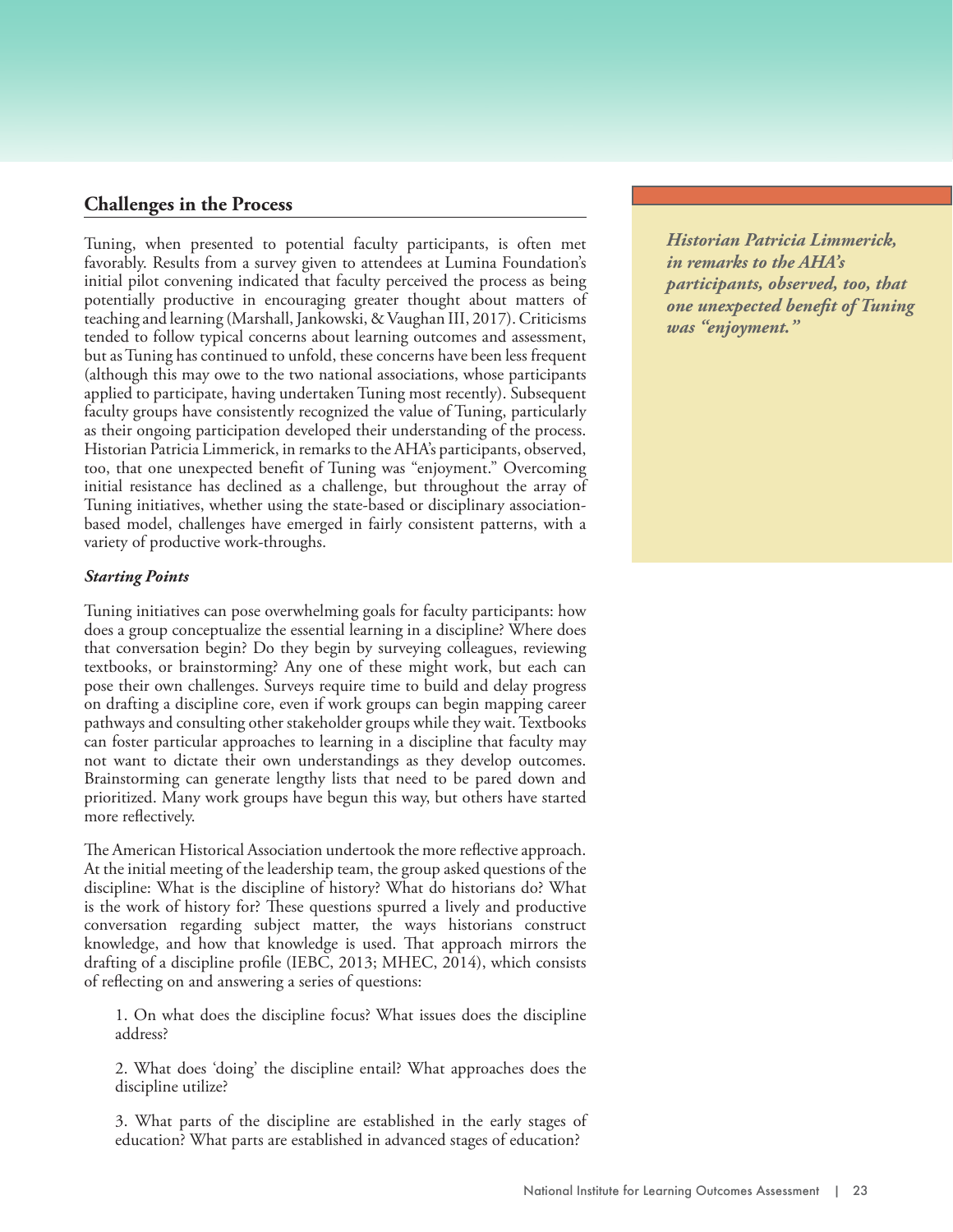4. How and in what contexts is the discipline used? What does training in the discipline enable an individual to do?

These questions have been generative when they have been utilized by work groups. The first two questions ask faculty to explicate ideas regarding their disciplines that may be long since taken for granted with years of internalizing the work of the discipline. These questions have allowed work groups to, in the words of one project participant, "rediscover the discipline." The second pair of questions encourages work groups to begin identifying what the discipline looks like in learning and application of learning. Together, the discipline profile questions lay a foundation from which faculty can begin to focus and refine thinking on what learning is essential in the discipline. Doing so has facilitated the process of defining competencies and articulating learning outcomes.

Another strategy undertaken by several of the state-based projects was equally driven by questions, though more focused on student learning:

• What should a student in the discipline know?

This question addresses the subject matter of the discipline, the essential bodies of knowledge on which the discipline is based.

• What should a student in the discipline understand?

Different from the knowledge and information important to the discipline, this question addresses the essential concepts and ideas that govern the discipline and its ways of working. In recent years, the idea of "threshold concepts" has emerged as a heuristic for considering student learning in relation to ways of knowing. This question may be a place in which to consider these in relation to the discipline.<sup>4</sup>

• What should a student in the discipline be able to do?

This question focuses on the skills that the discipline imparts and develops in students. It focuses attention on the kinds of activities that the discipline teaches as "ways of doing" the discipline.

Together, these questions direct attention to different types of learning that education in a discipline fosters. By segmenting that learning into different types, faculty groups have found the task more manageable. Worth noting, the development of the discipline profile can begin to identify elements of this learning in broader terms, so that engaging in those questions first provides material from which to draw as a work group and moves into this second set of questions.

# *Utilizing Existing Documents*

As many faculty participants have observed, there are myriad learning

*What is needed is not to help Conducting assessment in Together, the discipline profile learners conform to the ways a manner that takes into questions lay a foundation of higher education, thus consideration the various from which faculty can begin to focus and refine thinking on expectations based on ideologies populations is a responsibility what learning is essential in the the students may ascribe to, of higher education. discipline.*

<sup>4</sup> See, for example, Glynis Cousin (2006)"An Introduction to Threshold Concepts," or the edited collection by Jan H.F. Meyer, Ray Land, and Caroline Baillie (2010) *Threshold Concepts and Transformational Learning.*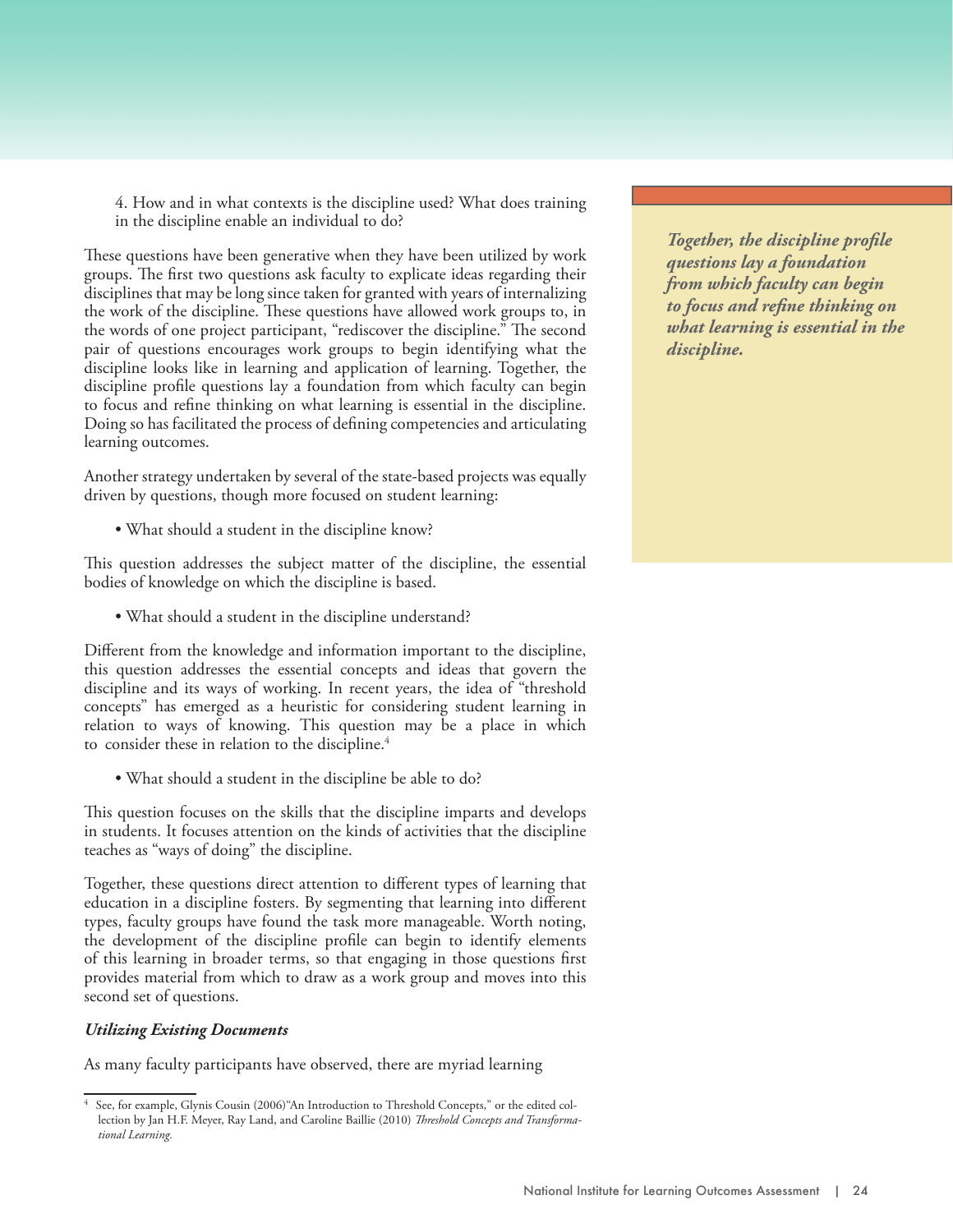outcomes documents for each discipline already. By now, every department is required to have assessable learning outcomes. In addition, some disciplines have identified best practices for their disciplines even when they lack learning outcomes. Different faculty groups have found these documents to be either a great hindrance or a great help.

Some groups have been stymied by existing documents. Two reasons have emerged for this challenge. For one disciplinary group in Education, participants struggled to look beyond state and accreditation requirements for teacher certification and practice. While it was not written in the form of learning outcomes, the group tended to default to the articulations in the state document. In this example, the existing documents constrained the group's thinking and hindered the progress that might have been made otherwise. The second reason has to do with thinking in terms of scope and aim of Tuning initiatives: identification of degree-level outcomes for a discipline. Two disciplinary groups that consulted the program-level outcomes of the departments of which they were members struggled to move beyond local concerns. Conversations became overly dominated by discussions of particular pedagogies, curricular structures, and tensions within departments. Those topics can be informative, as the example below will demonstrate, but in these two cases faculty participants became overly distracted by particulars and were unable to move towards considering the degree-level learning that their various programs held in common.

These examples indicate that a dynamic balance needs to be in play when faculty groups consult existing documents. An extreme in either direction consulting nothing or becoming hung up on such documents—can disrupt an otherwise productive group. Montana's project in Business provides an excellent example of this. In this case, facilitators became too intent upon shielding the participants from the excessive influence of existing program's documents. As a result, the participants felt a great deal of frustration, because they were prevented from working collaboratively around the shapes of their programs, their commonalities, and their differences. This is likely a problem particular to state-based programs, since pressures around transfer of course credits are a key issue. Facilitators, in this case, prevented participants to learn about the particularities of their partner programs in ways that could inform both the generation of a discipline core document and an increased awareness of what those partner institutions do and why. When facilitators finally shifted course, morale improved and participants felt a more productive direction had been established.

The lesson to be taken from this example is, again, that a dynamic balance needs to be established regarding existing documents. Faculty groups may need to be cautioned about allowing them to overly-determine their work while being cautioned, too, that working in a vacuum can leave work ungrounded. Some faculty groups have used existing documents to inform their own work without being completely governed by them. Groups have used several strategies for doing so. First, some discipline groups have gathered departmental resources, including program-level outcomes, syllabi, and assignments, which they reviewed to locate areas of comparability and areas of distinctiveness. Effectively, these groups have mapped the various

*These examples indicate that a learners conform to the ways a manner that takes into dynamic balance needs to be in of higher education, thus consideration the various play when faculty groups consult*   $$ *expectations based on ideologies populations is a responsibility in either direction—consulting the students may ascribe to, of higher education. nothing or becoming hung up on but to empower students for such documents—can disrupt an success through intentional otherwise productive group.*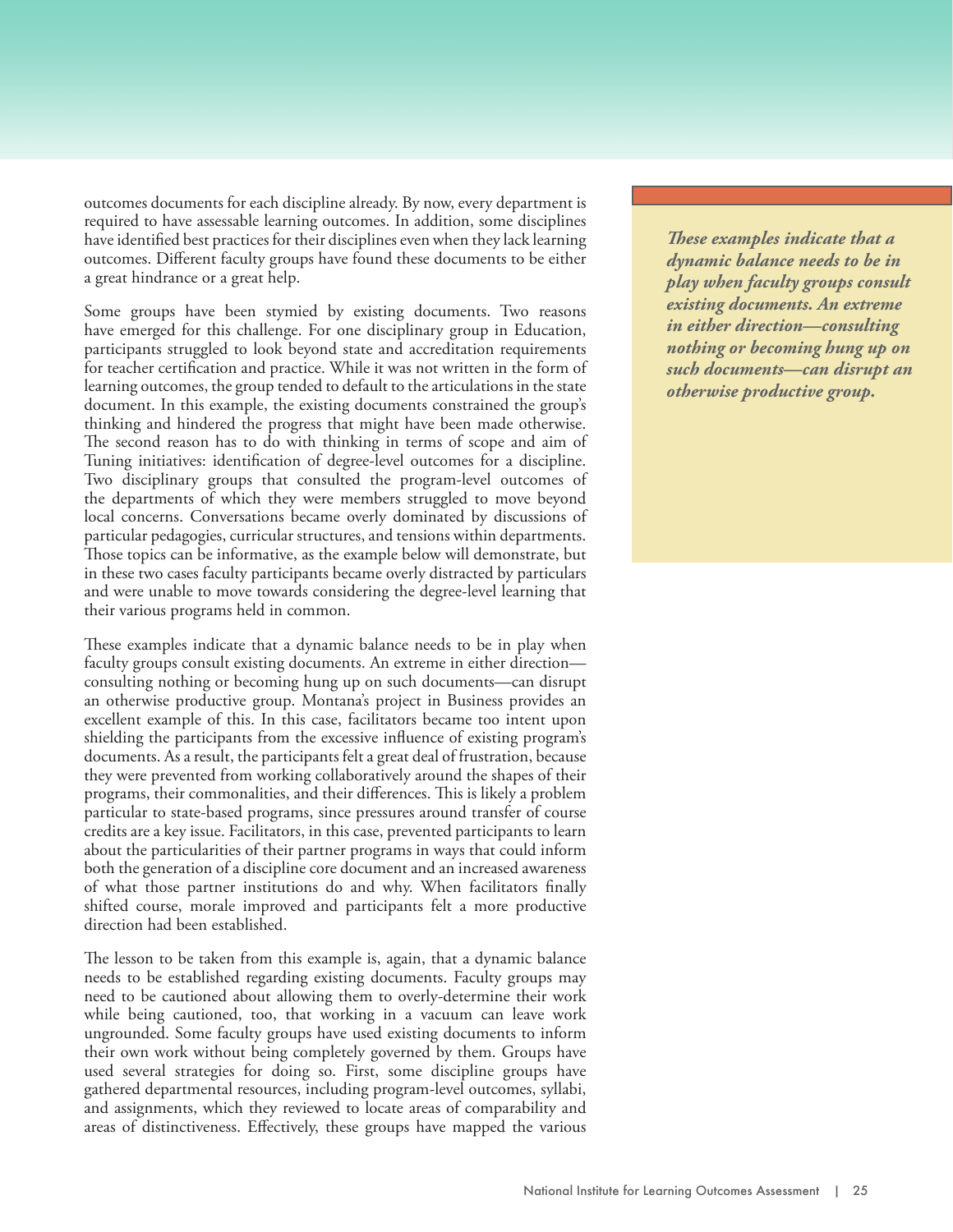documents in relation to one another to determine if a clear disciplinary core emerged. Alternatively, another disciplinary group reviewed the documents and then set them aside, allowing them to serve as a passive influence over discussions. In each of these cases, the work groups deemed that rooting their own deliberations in existing thought served well to ground their thinking in existing practice.

# *Engaging with stakeholders*

At times, faculty groups engaged in Tuning have been uncertain as to the purpose of such consultation, owing largely to a fairly tight focus on developing a discipline core that looks inward towards curriculum and teaching and that thinks less broadly about the other places in which students learn. To some extent, this challenge has been driven by a lop-sided understanding of what consultation may involve. Consultation need not only be spurred by a "what do we need to know?" approach for faculty; it is also well-understood as being motivated by a "what do they need to know?" approach. In other words, consultation may be most productive if approached as dialogue.

A dialogical approach may be a change in practice for academic programs with existing advisory boards. Disciplinary or professional advisory boards have been a common resource on which faculty work groups have drawn to consult employers, in particular. They are common among disciplines in the health professions, engineering, and business, amongst other fields, but consultation with them tends to be under-developed, being limited to reviews of outcomes and consultation regarding the degree of preparedness among students. Take, for example, the matter of writing. Repeated surveys indicate that employers seek students who can write well. An employer advisory board will likely confirm the importance of an outcome regarding developing proficiency in writing. What, however, do members of the advisory board mean by "writing well," and how does that compare to the notion of "writing well" held by faculty? Each side in the conversation may have quite a bit to learn from the other by attending to such matters.

But who counts as a "stakeholder"? This question has often been a challenge for faculty groups considering talking to those outside the discipline. In most cases, Tuning groups have first considered employers (as we have done in this explanation), sometimes with consternation about vocationalizing the curriculum. While employers are certainly an obvious stakeholder group, there are a variety of others that can benefit a work group. One might bear in mind that campuses actively hire and employ students, too.

Historians from both the Utah and Indiana projects, as well as in the AHA's national effort, have found value in talking with campus advising personnel about the progress of students towards degrees in the discipline, concerns expressed by students in advising appointments, and what a degree in history trains students to do. Students, themselves, are another valuable stakeholder group. Some groups among the NCA initiative queried students about topics such as their reasons for declaring the major, what they understand the major to teach, whether outcomes statements made sense, and what they hoped to do with the degree. In Utah, faculty consulted with educators in the K-12

*What is needed is not to help learners conform to the ways of higher education, thus consideration the various productive if approached as reinforcing inequities and needs of different student dialogue.Conducting assessment in Consultation may be most*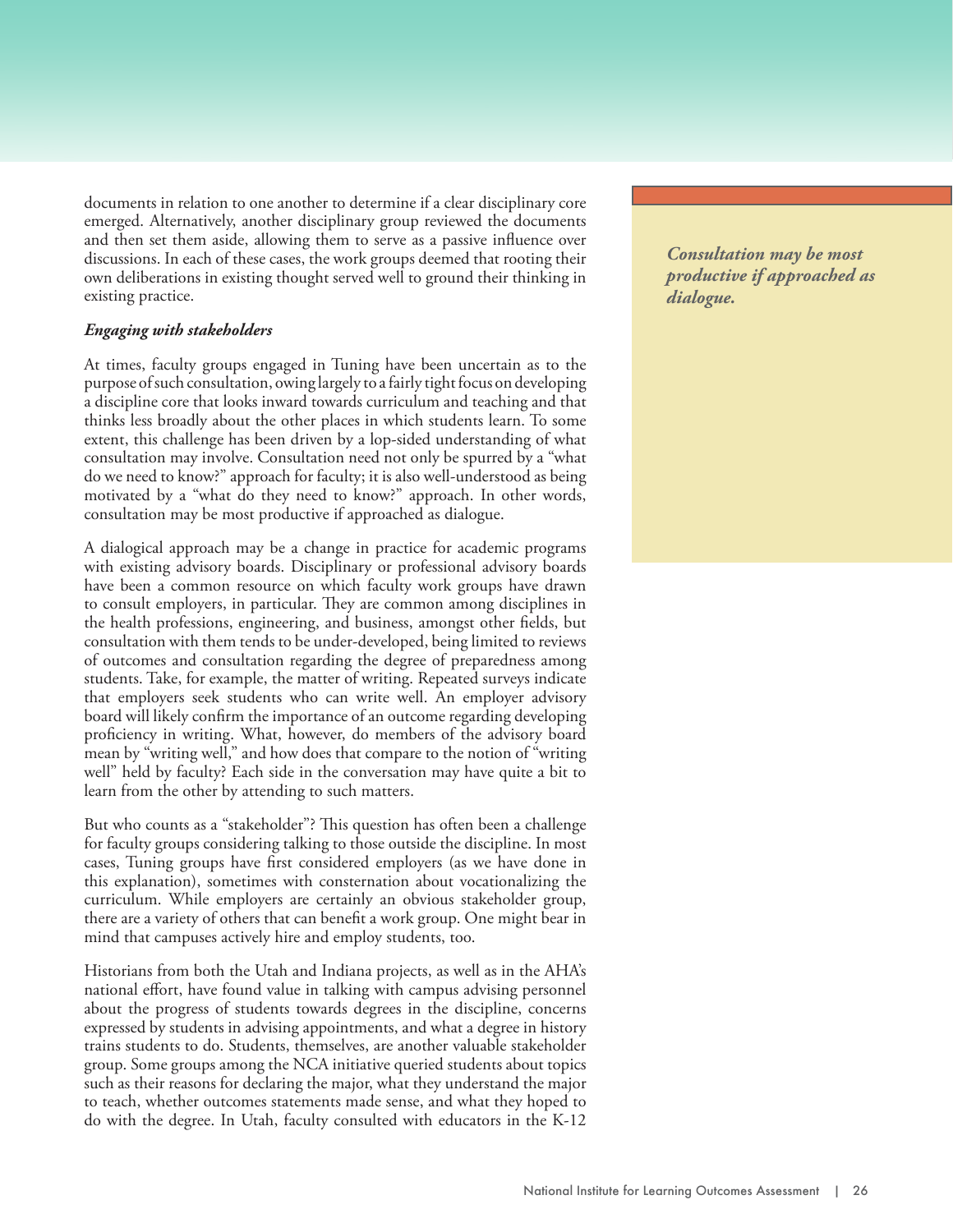system to discuss the learning that is established as a foundation for postsecondary learning. Colleagues in other disciplines have been identified by some Tuning participants as valuable stakeholders to speak with, since doing so begins to build bridges across typical campus divisions and to establish curricular connections in more general areas of learning.

The different Tuning initiatives have typically utilized two of the three different types of consultation strategy, each with its strengths and shortcomings:

**Surveys**: Surveys have been used in multiple Tuning initiatives for different ends. In Texas, the Coordinating Board coordinated the distribution of surveys to employers regarding the relative values of different general proficiencies. While the surveys produced clear results, the value of that information was minimal, given that the results mirrored studies such as those sponsored by AAC&U and other groups. In Kentucky, the Biology group surveyed colleagues across the state regarding the appropriateness of the different outcomes developed. That information enabled revision in light of gathered information. The ability of surveys to reach a large sample size efficiently stands as a key benefit. Other faculty teams, however, have sought deeper responses, and so have utilized the options below.

**Focus Groups**: Focus groups gather rich data on a range of issues while permitting the groups to ask follow-ups and clarifications. Utah used focus groups early on to gather insights from employers into perceptions of learning and what they desired of their new employees, with results offering insights—such as the desire for resilient employees and the ability to adapt to different challenges.

**Interviews**: Most Tuning groups have used interviews as one strategy for consulting stakeholders. These interviews have often been informal in nature, with faculty participants talking with colleagues in both their own and other departments in the discipline. Members of AHA's initiative undertook a variety of interviews, however, with one member meeting with local employers, and another working with campus career centers and advising staff.

Across the different initiatives the question of who organizes consultation has arisen: Do sponsoring organizations or the faculty participants themselves establish contacts and gather information from them? The question has resulted in different answers from one project to another. As noted above, when large surveys regarding general knowledge and skills have been called for, sponsoring organizations have tended to take responsibility for the efforts. In the two initiatives undertaken by national disciplinary associations, faculty participants and project staff did discuss the possibility of conducting surveys of their membership on a variety of points, including vetting of the discipline core document (though each preferred sessions to discuss their documents at conferences) and gathering information regarding uses of training in the disciplines outside the academy. When faculty have wanted more immediate responses, they have typically taken on the responsibility of gathering the data themselves.

*What is needed is not to help <i>dearners, themselves, are and of higher education, thus consideration the various valuable stakeholder group.Conducting assessment in a manner that takes into Students, themselves, are another*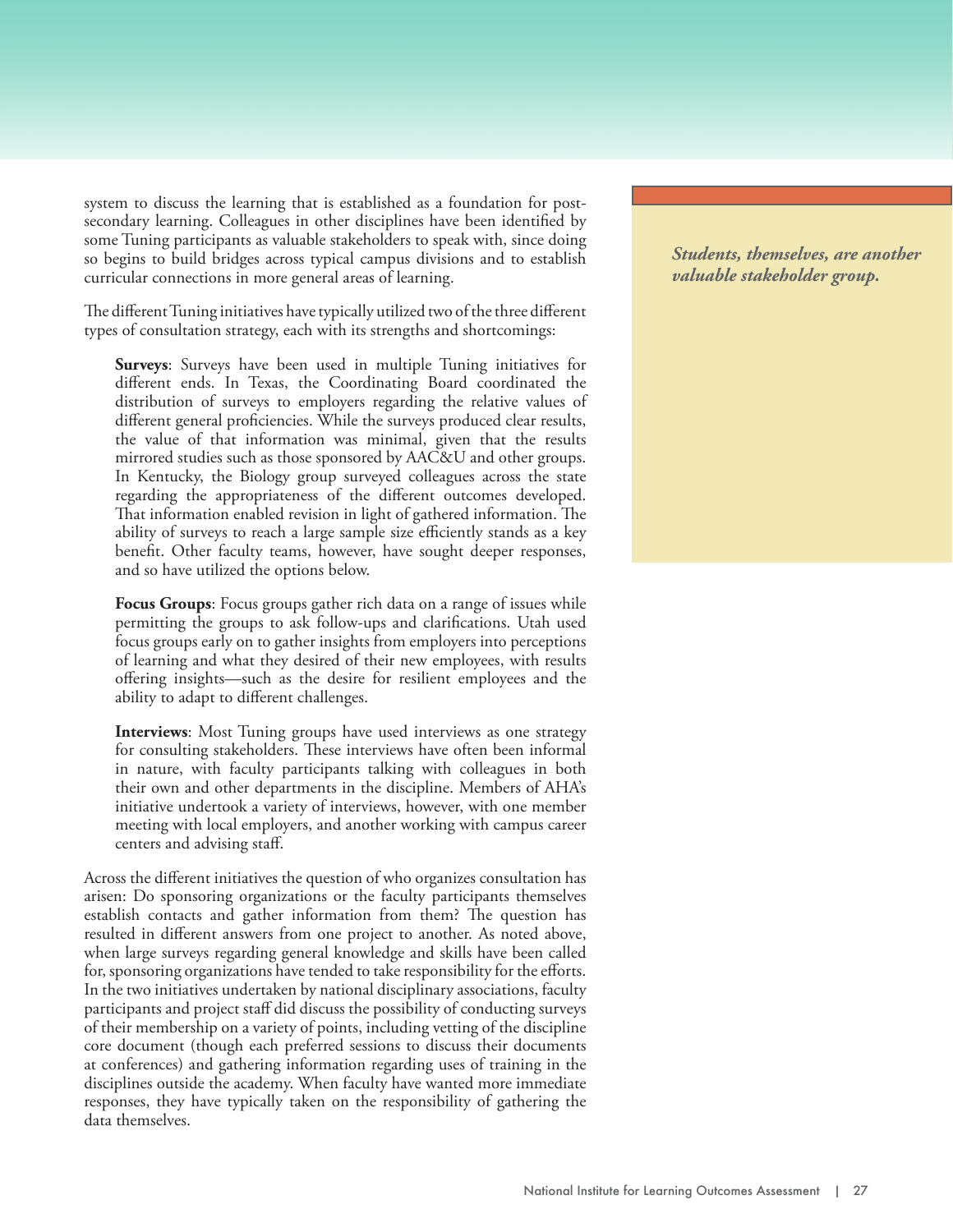#### *Mapping Career Pathways*

Two distinct ways of formulating the question about career alignment have emerged in Tuning initiatives nationally. One asks where into the workforce students carry their degrees. The other asks how learning outcomes align to the tasks expected in particular career fields. The two are clearly related, but the implications for working are divergent. Asking where students take their degrees depends on communicating with alumni or surveying employees about their pre-employment majors. Asking about how outcomes align to career fields requires analysis of job descriptions or the data in two Department of Labor websites and identifying parallels with the kinds of learning indicated by the outcomes. One approach is neither right nor better than the other, rather each offers a different understanding of how disciplines prepare students for the workforce.

The term "pathway" has been used to describe different trajectories, from General Education themes to career-oriented education. The idea of a career pathway in Tuning has posed similar challenges of definition, with different groups identifying distinct strategies for describing the kinds of careers to which disciplines align. For applied fields, such as nursing, graphic design, education, or accounting, questions about career pathways are more straightforward, with students often interning in particular sites in advance of beginning their careers. Many of the disciplines involved in Tuning, such as biology, mathematics, and chemistry in the sciences, and history and communication, in the humanities, are much more broadly applied, and so clear career alignment becomes more challenging. Some faculty in such fields have found the question of career alignment disconcerting. Concerns, as noted above, about adopting a vocational perspective have arisen in some discussions, while, in others, faculty have indicated a lack of awareness about where students go and what they do with their degrees.

MHEC's faculty groups undertook productive work to remedy their own uncertainties about career pathways. In particular, they consulted two resources. First, they reviewed the Department of Labor's Occupational Outlook Handbook [\(https://www.bls.gov/ooh/\)](https://www.bls.gov/ooh/), which provides a searchable database of careers, necessary training, job duties, and median salaries. Second, and similar to the Handbook, MHEC's teams consulted O\*Net (https://www.onetonline.org/), another Department of Labor-sponsored site that allows searches by occupation, skills, and interests. These resources, while requiring time to explore, provided information about the kinds of degrees frequently (and less frequently) held by employees, the sorts of skills expected in different career fields, and the duties typically assigned. Use of these sites enabled the MHEC teams to develop career pathways resources that point to a wide variety of industries employing graduates with skills relevant to specific disciplines.

In grappling with the challenge of identifying career pathways, discipline teams have encountered two key questions: What is the scope of the career pathways mapping, and; What means are used to determine such alignment? The scope of career pathways mapping ranges from general to specific, with the general representing broad career types and the specific representing *What is needed is not to help Conducting assessment in Two distinct ways of formulating the question about career*  $\overline{\phantom{a}}$ *of higher education, thus consideration the various alignment have emerged in Tuning initiatives nationally. <u>One asks where into the <i>populations*</u> *the students may ascribe to, of higher education. workforce students carry their but to empower students for degrees. The other asks how success through intentional learning outcomes align to the efforts to address inequality tasks expected in particular within our structures, create career fields.*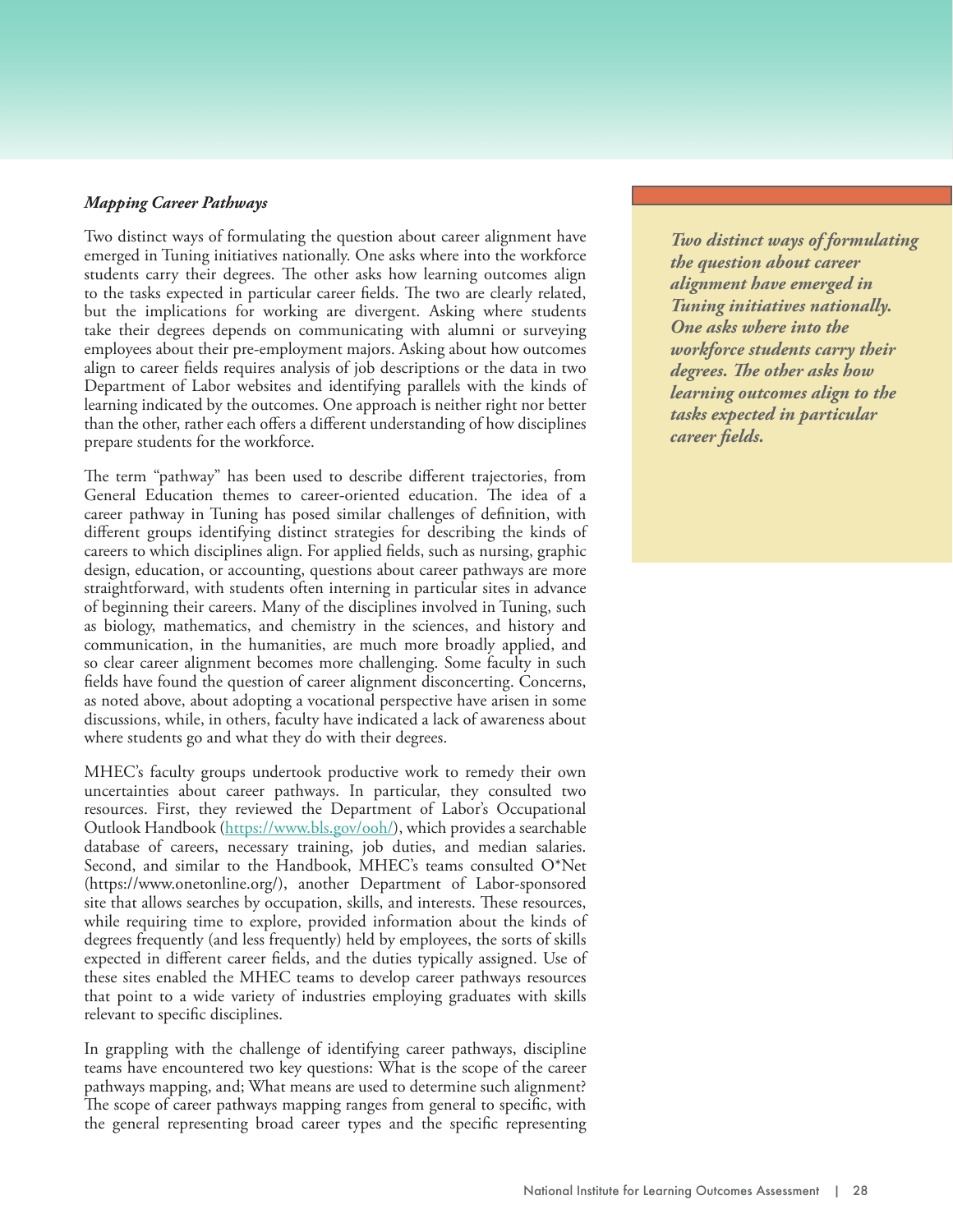particular careers or jobs that graduates typically obtain. For example, civil engineers in Texas developed a general career map that identified the different sectors in which civil engineers are employed—government and public works, graduate programs, the Army Core of Engineers, and construction firms. In this example, the career pathways were defined as sectors in which civil engineers are employed and gave students a sense of the diverse fields in which they can use their degrees. Similarly, the work of the MHEC teams identified above resulted in similar descriptions of the various industry sectors employing graduates in marketing or psychology.

The focus on specific careers rather than general fields has emerged in several Tuning initiatives and as a result of different strategies for gathering data. Both MHEC teams, for example, were able to identify specific types of positions using the two Department of Labor sites. The psychology team produced a degree-specific list of career fields, a resource that identifies what career options are open to holders of different degrees. The marketing team, on the other hand, developed a list of different "career opportunities" specific to sub-areas of the field, listing different positions and salary ranges. In contrast, some Tuning initiatives have seen faculty participants attempting to identify and contact alumni about their career trajectories. Challenges have emerged for some faculty in locating contact information for alumni, but when they have been successful, specific data about particular students' experiences has been obtained.

These efforts have often been conducted more individually, with faculty working through their campus alumni relations offices. Similarly, a few faculty participants in different initiatives have reached out to employers who have hired local graduates to discuss not just the career possibilities offered by employers, but also develop dialogue about what a program's degrees prepare students to do. As is likely obvious, this melding of defining career pathways and consultation has enabled information sharing on both sides of the relationship en route to developing career pathway information.

# *Modes of Working*

In many of the Tuning initiatives, there have been moments of frustration among faculty participants regarding how work is conducted. To some extent, this owes to the modes of working in Tuning initiatives having been largely assumed, with less explicit planning behind them. To some extent the different modes have to do with assumptions about the nature and purpose of the work and, perhaps, the motivating factors. At one end of the spectrum is linear processes, and at the other is recursive processes. Recall the above examples of the Montana initiative, in which facilitators marched participants through a process of creating a discipline core and the earlier observation by historians who described Tuning as "messy." Montana functioned in an extremely linear mode, while history had a much more recursive process. Most initiatives are a blend, a middle space on a continuum, with linearity on one end and recursivity on the other.

In each project, some faculty have preferred a linear approach while others have embraced a more recursive and meandering approach. Those two *What is needed is not to help Conducting assessment in In grappling with the challenge learners conform to the ways a manner that takes into of identifying career pathways, of higher education, thus consideration the various discipline teams have reinforcing inequities and needs of different student encountered two key questions: expectations based on ideologies populations is a responsibility What is the scope of the career the students may ascribe to, of higher education. pathways mapping, and; What but to empower students for means are used to determine such success through intentional alignment?efforts to address inequality*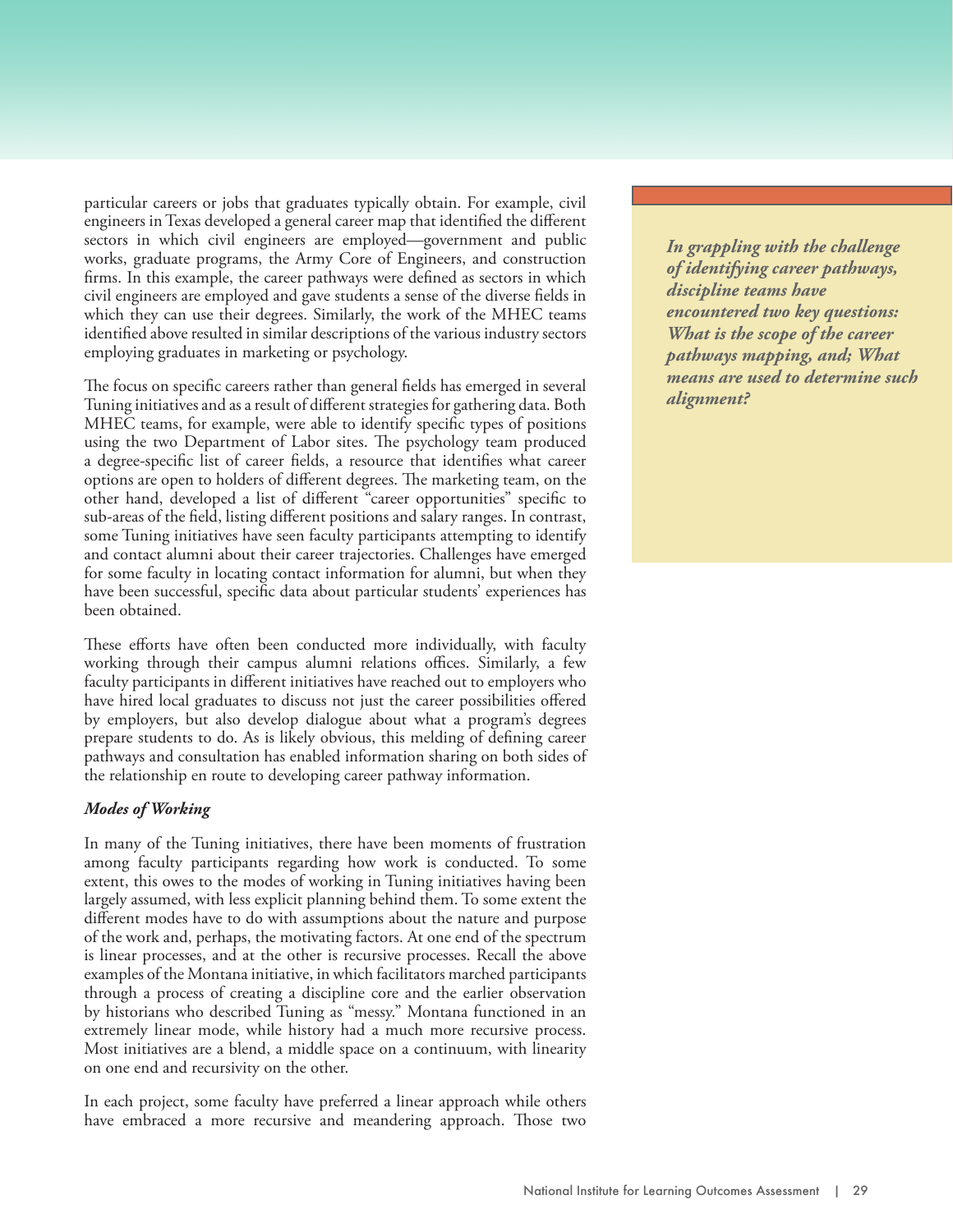distinct modes of operating correlate to three subsequent binaries that mark the different ways of working. First, Tuning initiatives have tended towards being either task-driven or creatively engaged. In task-driven projects, faculty participants are focused on completing different stages of the process by given dates. More creatively engaged initiatives have tended to be exploratory, with faculty participants trying out a variety of different strategies, phrasings, and versions of documents, sometimes synthesizing these in a final process.

Creatively engaged processes tend, also, towards responsive approaches, rather than provisional ones. The responsive approaches often see faculty teams producing a variety of draft documents submitted to different stakeholder groups for iterative feedback, which drives ongoing, repeated revisions. Taskdriven initiatives produce provisional documents that have normally been submitted as a complete package for review and subsequent revision. This type of approach has preferred delayed interaction with outside reviewers or stakeholders, as opposed to the creatively engaged groups, who have preferred dynamic exchanges, in which documents are never seen as fixed. In practice, most groups have worked some place in the middle of these, but observing the poles of each continuum may be valuable in developing a working environment that facilitates a comfortable experience for a larger number of participants. One means of making such determinations is to begin any process by establishing meeting norms that define the mode of working preferred by the groups involved, recognizing that, perhaps, different parts of the process may incline towards one or the other pole.

#### *Meaningful Engagement with the Document*

Discipline core documents, when utilized in a local department, do not function as prescriptive descriptions of the outcomes and learning that departments in a discipline must work towards. Discipline core documents and the degree level outcomes they include serve as reference points that spur reflection and collaboration among colleagues both within and beyond a given program. Too often, outcomes have been perceived as static statements that govern compliance-driven assessment processes. Tuning, as well as the DQP, has generated a very different approach to the assessment of learning and program effectiveness.

The essential ingredient to reformulating cultures of assessment, at least as those involved in Tuning have demonstrated, is a commitment to ongoing conversation among faculty colleagues, with the recognition that teaching within a degree program is inherently collaborative. While individual faculty may hold primary responsibility for particular courses in a curriculum, it is the sum total of a student's experience through the entire curriculum that enables them to attain the learning identified in the outcomes statements. Individual faculty are, therefore, collaborating towards that end even if they are alone in their own classrooms. Conversation in an ongoing, exploratory manner enables the sense of shared investment in student success to emerge.

Those conversations have typically begun in mapping processes. Jankowski and Marshall (2017) have argued that mapping of outcomes has served limited purposes and suffers from the same compliance-driven mentalities *What is needed is not to help Conducting assessment in Discipline core documents, when learners conform to the ways a manner that takes into utilized in a local department, of higher education, thus consideration the various do not function as prescriptive reinforcing inequities and needs of different student descriptions of the outcomes and expectations based on ideologies populations is a responsibility learning that departments in a the students may ascribe to, but to empower students for of higher education. discipline must work towards.*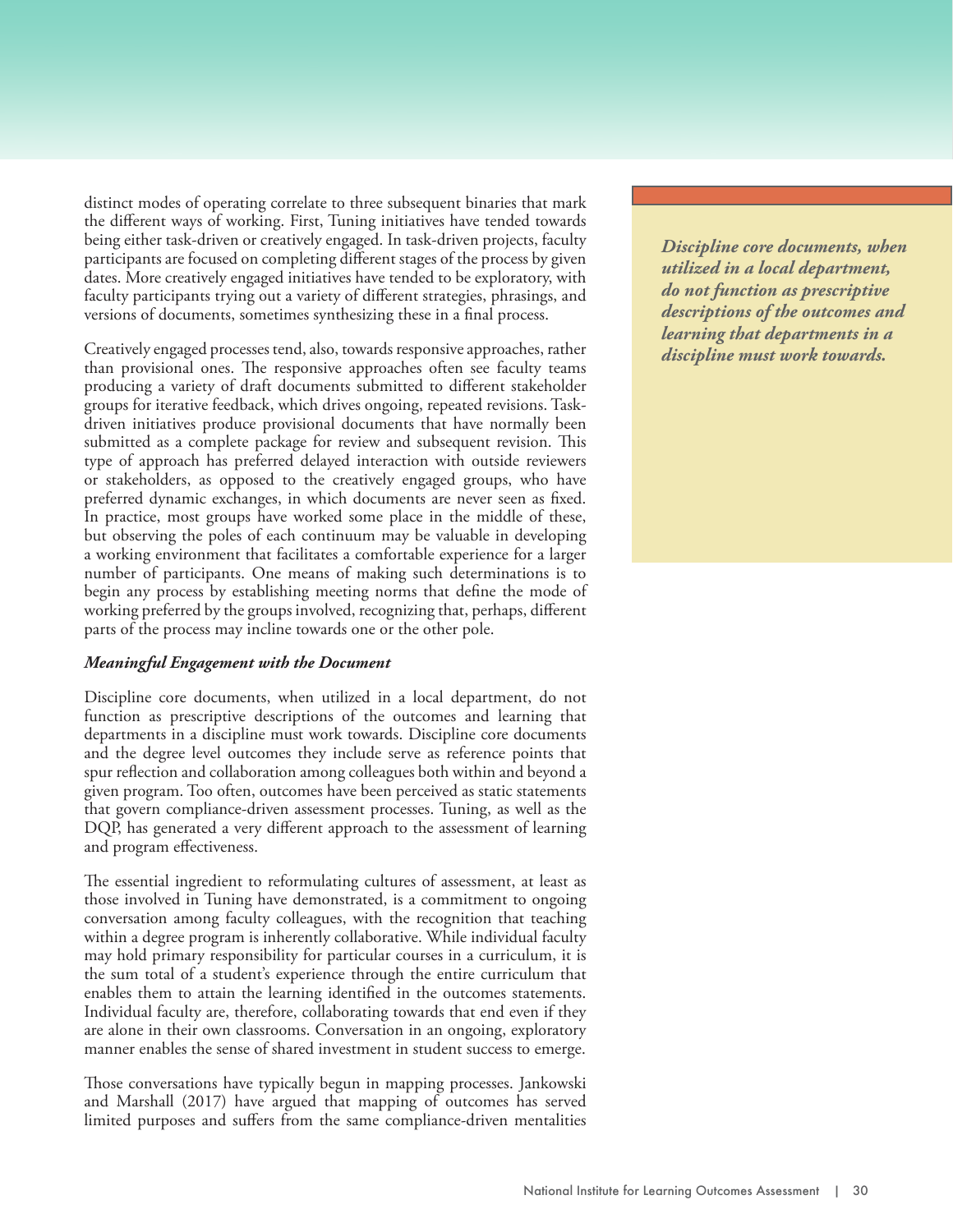about assessment that fuel faculty frustration and resentment with it. Tuning initiatives have fostered approaches to mapping that are collaborative, reflective, and impactful. Because discipline core documents are not intended to be prescriptive, mapping to the outcomes they offer has typically entailed reflection about the degree to which existing program-level outcomes align to those in the discipline core, where and how frequently those outcomes are addressed in the curriculum, the different pedagogies used to help students develop their learning, and how assignments help faculty in the program to both ascertain the degree of student learning and the effectiveness of the program's design. When framed in this way, working with discipline core documents in a home department reorients assessment to faculty development.

Some programs have taken their work with discipline core documents and the degree specifications that emerge from that work to begin development of resources for a variety of different campus stakeholders. For example, Utah State University's History Department produced a brief guide to the major [\(http://history.usu.edu/files/uploads/history\\_advising/Sum15-Sp16.pdf\)](http://history.usu.edu/files/uploads/history_advising/Sum15-Sp16.pdf)  that has proven useful not just for communicating the nature and value of degrees in history to students, but also to academic advisors and career center personnel. Engineers in Texas, similarly, produced course-taking pathways that enable students to complete prerequisites strategically to complete degrees in four years. Business faculty at the University of Louisville discovered redundancies in their offerings and revised their curricula accordingly so that students were better equipped to undertake majors that were aligned to the learning prioritized by the faculty and to the identified needs of the workforce. Each of these examples—and these are just a few—derive from an emphasis on ongoing reflection about how the program works to provide students with coherent learning experiences that build on one another over time. Collaboration is essential to doing so.

# **Final Thoughts**

The collaborative and consultative approaches that define Tuning as a flexible methodology situate it within a shifting terrain of higher education in the United States. While all disciplines and fields have tended to be responsive to changes in their domains of study, Tuning has prompted faculty to think more broadly about the circumstances to which they need to be responsive.

Among the benefits that accrue by engaging in this kind of reflection and work, three are worth highlighting. First, faculty and staff are better equipped to respond to questions about the meaning of degrees in particular fields and disciplines and their relevance to other contexts (whether professional, civic, or personal). That is an important benefit, because higher education has struggled in recent years to communicate clearly the value of the degrees it grants, and some legislators have been all too eager to lament the state of U.S. higher education. In short, Tuning equips faculty to advocate for higher education.

Second and related, faculty and staff can make transparent the expectations and learning challenges set for students. Doing so stands to benefit all *While individual faculty may learners conform to the ways a manner that takes into hold primary responsibility of higher education, thus consideration the various for particular courses in a reinforcing inequities and needs of different student curriculum, it is the sum expectations based on ideologies populations is a responsibility total of a student's experience the students may ascribe to, of higher education. through the entire curriculum but to empower students for that enables them to attain success through intentional the learning identified in the efforts to address inequality outcomes statements.within our structures, create*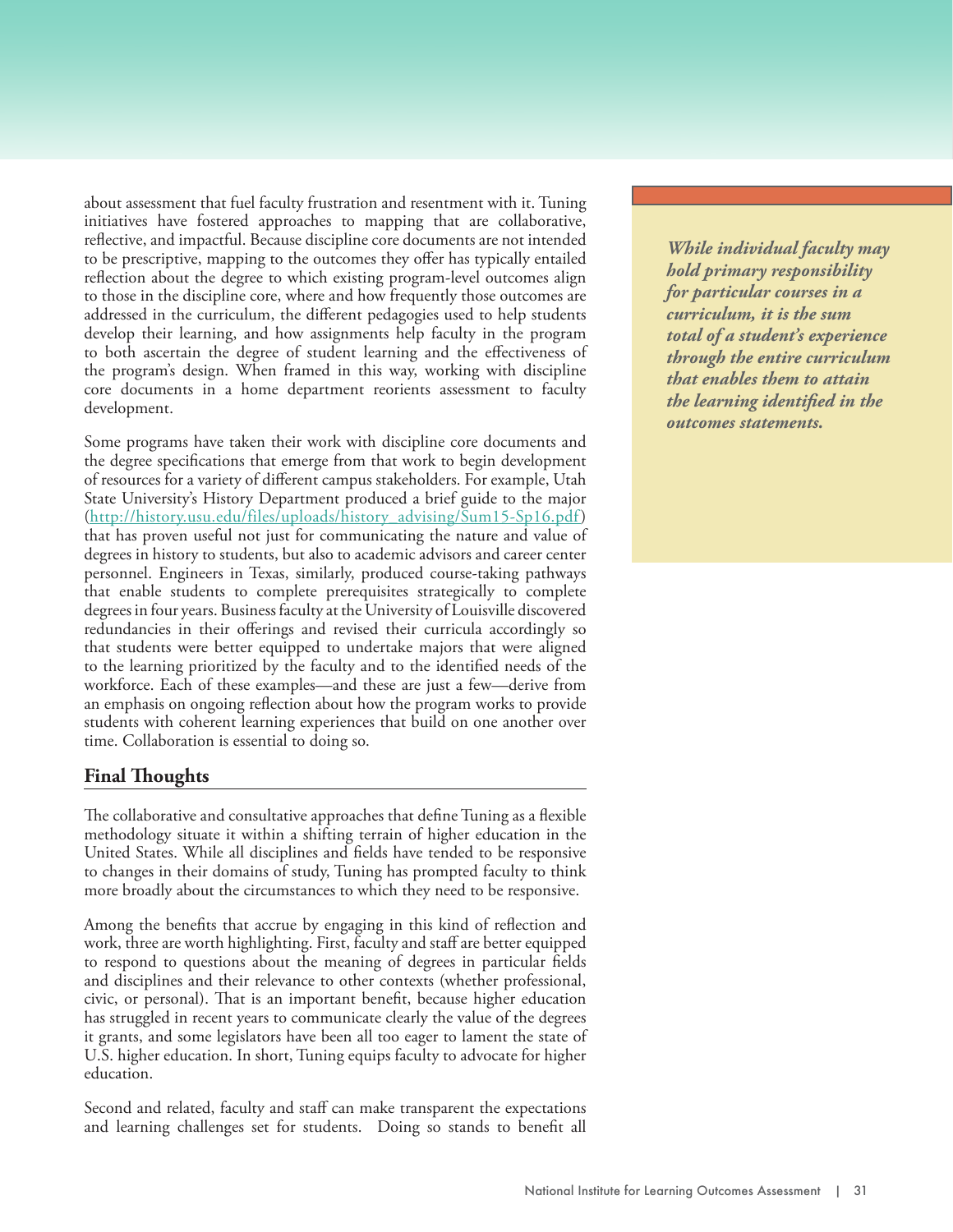students, but offers a disproportionately positive impact for at-risk and underrepresented populations.

Finally, faculty engaging in work such as this are better able to construct intentionally coherent learning experiences for students. Curricula (and cocurricula) that cohere enable students to make connections across general education and majors, as well as across the individual classes that comprise each.

If, as research suggests, transference of knowledge from one space to another is the greatest challenge for learners, then curricula constructed in this way can facilitate student learning in making that transference. The important result of that potential is the nurturing of nimble thinkers who are able to apply their learning in diverse environments as they engage in life-long learning.

*If, as research suggests, transference of knowledge from one space to another is the greatest challenge for learners, then curricula constructed in this way can facilitate student learning in making that transference.*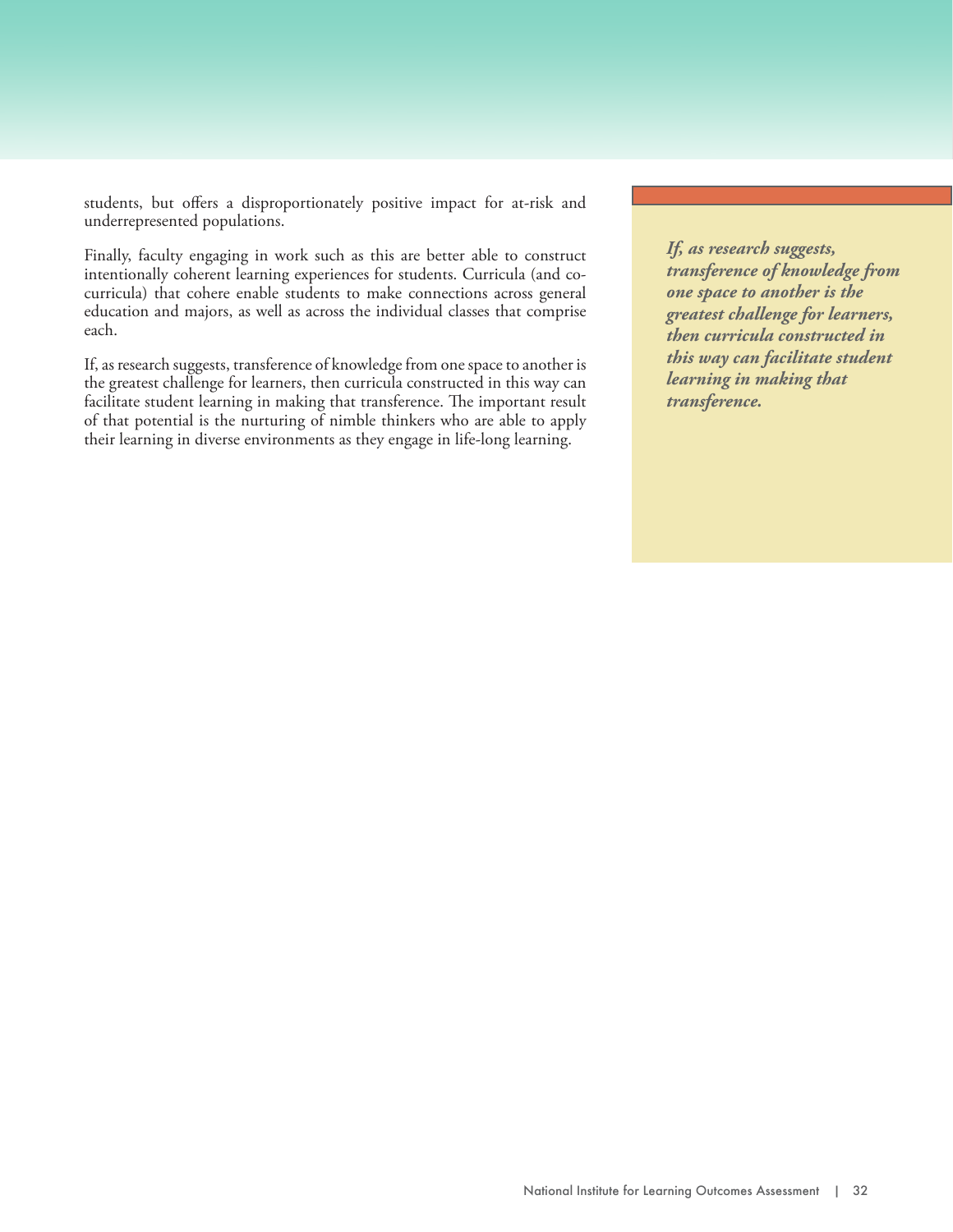# **References**

Cousin, G. (2006). An introduction to threshold concepts. *Planet, (17)*1, 4-5.

- Institute for Evidence-Based Change. (2012). *Tuning american higher education: The process.* Retrieved from [http://](http://degreeprofile.org/wp-content/uploads/2014/09/Tuning-Higher-Education-The-Process.pdf) [degreeprofile.org/wp-content/uploads/2014/09/Tuning-Higher-Education-The-Process.pdf](http://degreeprofile.org/wp-content/uploads/2014/09/Tuning-Higher-Education-The-Process.pdf)
- Jankowski, N. A., & Giffin, L. (2016, June). *Using the Degree Qualifications Profile to foster meaningful change.* Urbana, IL: National Institute for Learning Outcomes Assessment. Retrieved from [http://degreeprofile.org/wp-content/](http://degreeprofile.org/wp-content/uploads/2016/08/DQP_meaningful_change_process_document.pdf) uploads/2016/08/DQP\_meaningful\_change\_process\_document.pdf
- Jankowski, N. A., & Marshall, D. W. (2017). *Degrees that matter: Moving higher education to a learning systems paradigm.* Sterling, VA: Stylus Publishing.
- Jankowski, N. A., & Marshall, D. W. (2014, October). *Roadmap to enhanced student learning: Implementing the DQP and Tuning.* Urbana, IL: National Institute for Learning Outcomes Assessment and Institute for Evidence-Based Change.
- Lumina Foundation. (n.d.) *Q*&*A: Bologna and Tuning.* Indianapolis, IN: Author. Retrieved from [http://degreeprofile.org/](http://degreeprofile.org/wp-content/uploads/2017/03/QA-Bologna-and-Tuning.pdf) [wp-content/uploads/2017/03/QA-Bologna-and-Tuning.pdf](http://degreeprofile.org/wp-content/uploads/2017/03/QA-Bologna-and-Tuning.pdf)
- Lumina Foundation. (2014). *Degree Qualifications Profile.* Indianapolis, IN: Author.
- Marshall, D. W., Jankowski, N. A., & Vaughan, T., III (2017). *Tuning impact study: Developing faculty consensus to strengthen student learning.* Urbana, IL: University of Illinois and Indiana University, National Institute for Learning Outcomes Assessment.
- Meyer, J. H. F., Land, R., & Baillie, C. (Eds.). (2010). *Threshold concepts and transformational learning.* Rotterdam: Sense Publishers.
- Midwestern Higher Education Compact. (2014). *Transparent pathways, clear outcomes: Using disciplinary tuning to improve teaching, learning, and student success.* Minneapolis, MN: Author. Retrieved fro[m http://www.mhec.org/sites/mhec.org/](http://www.mhec.org/sites/mhec.org/files/2014march_tuningmonograph.pdf) [files/2014march\\_tuningmonograph.pdf](http://www.mhec.org/sites/mhec.org/files/2014march_tuningmonograph.pdf)
- National Communication Association (2015a). *What should a graduate with a communication degree know, understand, and be able to do?* Washington, DC: Author.
- National Communication Association. (2015b). *Drawing learning outcomes in communication into meaningful practice.*  Washington, DC: Author.
- National Communication Association. (2015c). *The role of the communication discipline on campus and beyond.* Washington, DC: Author.
- National Communication Association. (2015d). *College graduates with communication degrees have the knowledge and skills employers need.* Washington, DC: Author.

For additional documents on Tuning, please visit:<http://degreeprofile.org/document-archive/>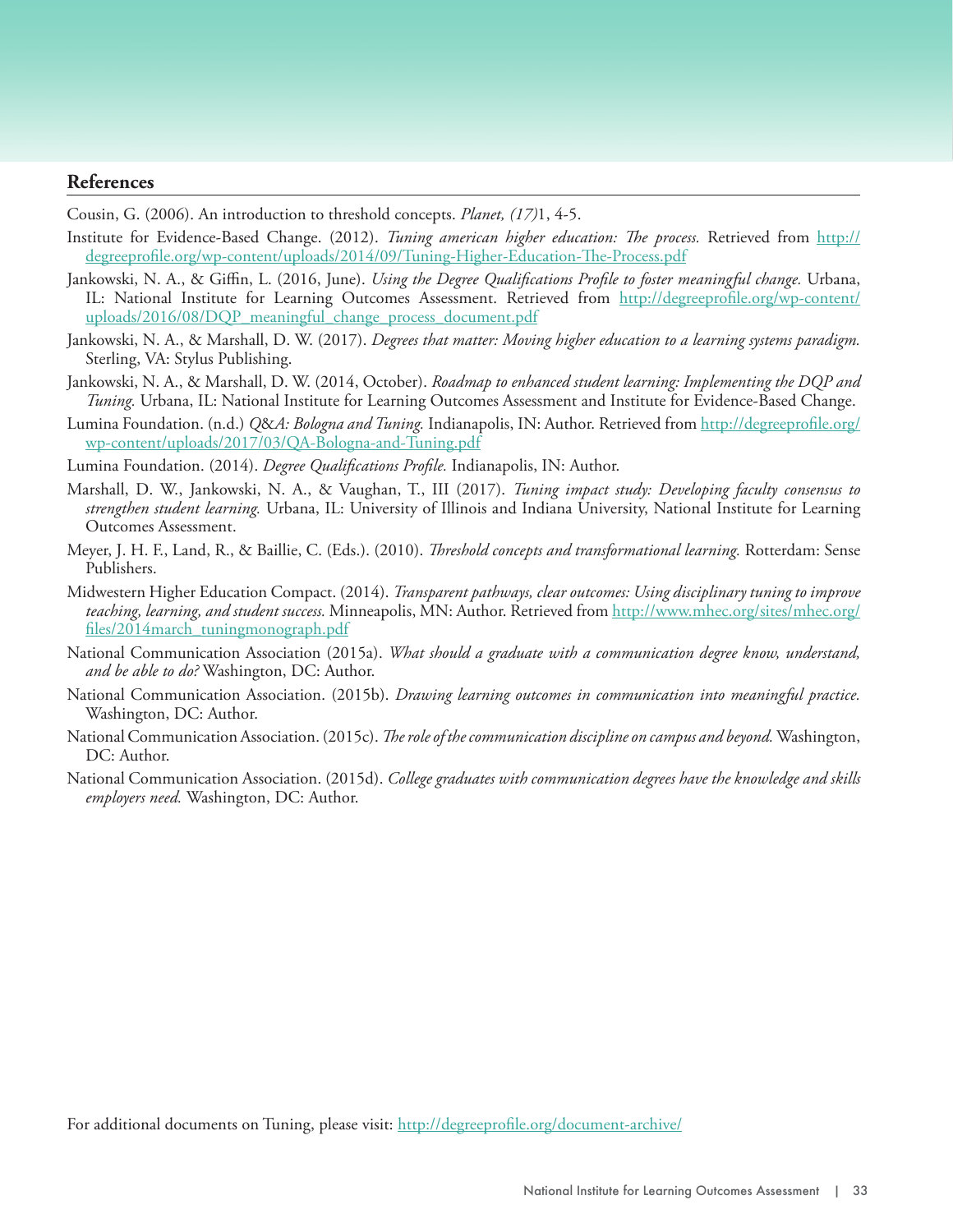#### **Appendix A: Tuning Projects in the United States**

Since 2009, eight states and two national associations have participated in Tuning initiatives, with 21 total disciplines represented. Five disciplines have been 'tuned' multiple times in different initiatives, including Biology, Business, Chemistry, Education, and History. The factors motivating the selection of particular disciplines have ranged. States have selected disciplines that were perceived as "high demand" for undergraduates in some cases; in other cases, states selected disciplines that were perceived to have highly regimented courses of study. In each instance, concerns regarding transfer between institutions has been a driving factor, and Tuning was seen as a means of basing transfer on actual student learning rather than proxy measures.

#### Pilot Initiatives (2009-10):

In 2009, Lumina Foundation convened representatives from state offices of higher education and faculty from different disciplines to introduce Tuning as a pilot project. Indiana, Minnesota, and Utah undertook the pilot initiative. Indiana undertook three disciplines, History, Chemistry, and Education, while each of the other two states 'tuned' two disciplines. In Minnesota, faculty worked on Biology and Graphic Design, while faculty worked on History and Physics. Utah has since expanded initiatives to include Physics Education and Math Education as related but distinct fields of study.

#### Subsequent State-Based Initiatives:

Following positive responses and results of Tuning, Lumina Foundation made grants to other states to undertake Tuning initiatives. Texas, by far the most ambitious state, took up 12 disciplines between 2010 and 2012, focused on applied sciences. Convening four disciplines at a time, Texas addressed Civil Engineering, Chemical Engineering, Biomedical Engineering, Electrical Engineering, Industrial Engineering, Mechanical Engineering, Biology, Chemistry, Mathematics, Business, Computer Information Systems and Sciences, and Management Information Systems. Kentucky joined Texas later in 2010, tuning disciplines across a range of traditional academic divisions: Biology, Business, Education, Nursing, and a combined group from Social work and Human Services. As Texas was winding to a close, the Midwest Higher Education Compact received a grant to attempt a multi-state initiative for Marketing and Psychology which included three of its member states, Indiana, Illinois, and Missouri. Montana rounded out the state initiative by reallocating remaining grant funds to address Business.

#### National Association-Sponsored Initiatives:

As state-based projects continued, Lumina Foundation determined to explore the potential for Tuning at a national level through disciplinary associations. Two disciplinary associations undertook Tuning to encourage deeper reflection about teaching and learning in the discipline and as a means of fostering conversation about the meaning and value of degrees in their disciplines. Those conversations were deemed important, given the increasing pressure on higher education to demonstrate its effectiveness and value. The American Historical Association began work in 2012 and has continued its efforts consistently since, revisiting and revising the discipline core document based on those subsequent efforts. The National Communication Association undertook Tuning in 2014 and released its discipline core document in late 2015. Since then, NCA has produced support materials and is fostering work at the local level.